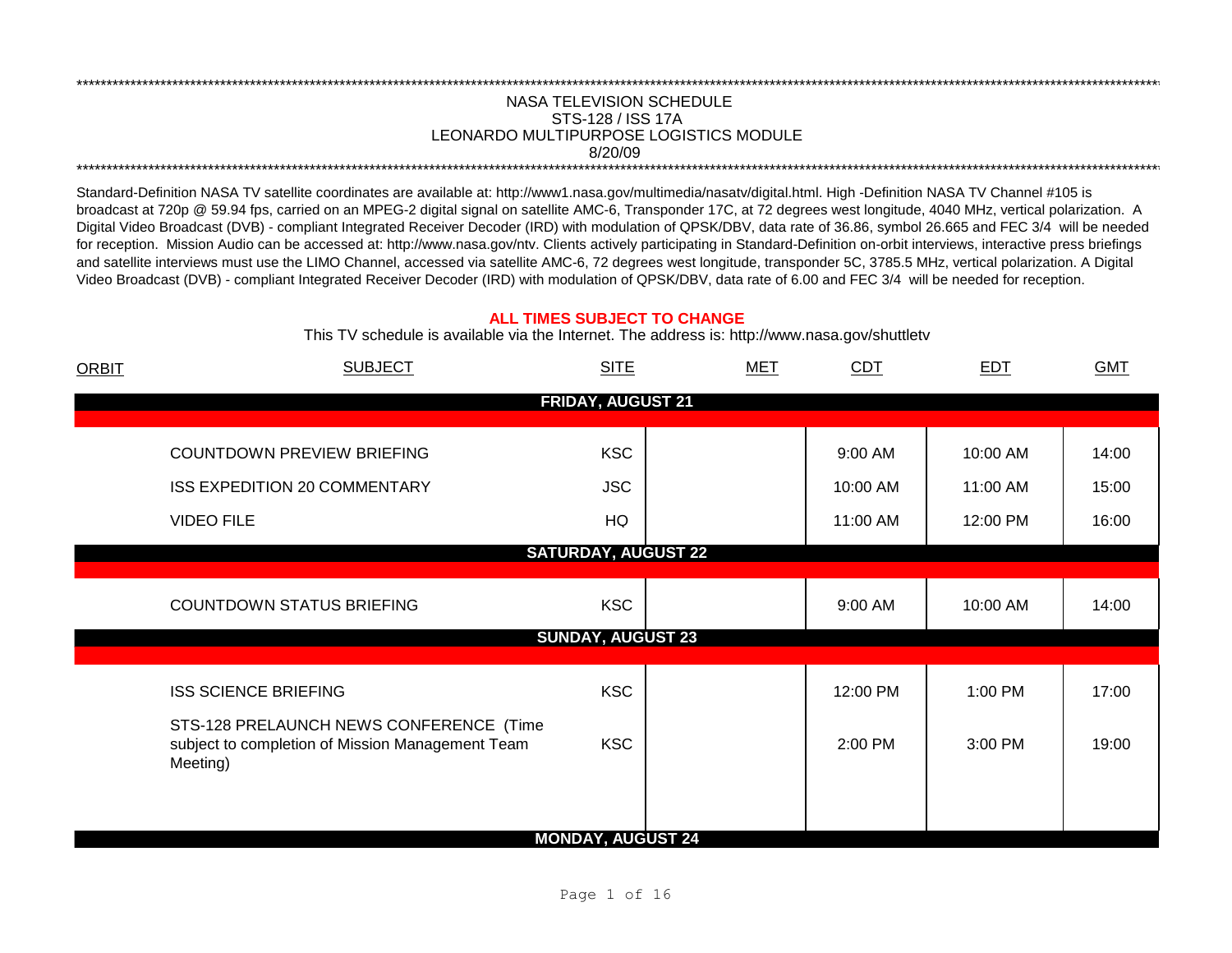| <b>ORBIT</b>   | <b>SUBJECT</b>                                                      | <b>SITE</b>    |                           | <b>MET</b> | <b>CDT</b> | <b>EDT</b> | <b>GMT</b> |
|----------------|---------------------------------------------------------------------|----------------|---------------------------|------------|------------|------------|------------|
|                |                                                                     |                |                           |            |            |            |            |
|                | ROTATING SERVICE STRUCTURE RETRACTION                               | <b>KSC</b>     |                           |            | 4:00 AM    | 5:00 AM    | 9:00       |
|                | <b>VIDEO FILE</b>                                                   | HQ             |                           |            | 11:00 AM   | 12:00 PM   | 16:00      |
|                | STS-128 FUELING COVERAGE BEGINS                                     | <b>KSC</b>     |                           |            | 3:00 PM    | 4:00 PM    | 20:00      |
|                | STS-128 LAUNCH COVERAGE BEGINS                                      | <b>KSC</b>     |                           |            | 7:30 PM    | 8:30 PM    | 0:30       |
|                |                                                                     | <b>FD1/FD2</b> | <b>TUESDAY, AUGUST 25</b> |            |            |            |            |
|                |                                                                     |                |                           |            |            |            |            |
|                | <b>LAUNCH</b>                                                       | <b>KSC</b>     | 00/                       | 00:00      | 12:36 AM   | 01:36 AM   | 05:36      |
|                | <b>MECO</b>                                                         |                | 00/                       | 00:08      | 12:44 AM   | 01:44 AM   | 05:44      |
| 1              | NASA TELEVISION ORIGINATION SWITCHED TO JSC                         | <b>JSC</b>     | 00/                       | 00:10      | 12:46 AM   | 01:46 AM   | 05:46      |
| $\mathbf{1}$   | NASA TELEVISION ORIGINATION SWITCHED TO KSC                         | <b>KSC</b>     | 00/                       | 00:13      | 12:49 AM   | 01:49 AM   | 05:49      |
| $\mathbf 1$    | LAUNCH REPLAYS (approx. 5 min. after MECO) T=30:00                  | <b>KSC</b>     | 00/                       | 00:13      | 12:49 AM   | 01:49 AM   | 05:49      |
| 1              | ADDITIONAL LAUNCH REPLAYS FROM KSC                                  | <b>KSC</b>     | 00/                       | 00:45      | 01:21 AM   | 02:21 AM   | 06:21      |
| 1              | POST LAUNCH NEWS CONFERENCE                                         | <b>KSC</b>     | 00/                       | 00:54      | 01:30 AM   | 02:30 AM   | 06:30      |
| $\overline{2}$ | PAYLOAD BAY DOOR OPENING (may not be televised live)                |                | 00/                       | 01:25      | 02:01 AM   | 03:01 AM   | 07:01      |
| 3              | ASCENT FLIGHT CONTROL TEAM VIDEO REPLAY                             | <b>JSC</b>     | 00/                       | 03:54      | 04:30 AM   | 05:30 AM   | 09:30      |
| 3              | <b>RMS CHECKOUT</b>                                                 |                | 00/                       | 04:15      | 04:51 AM   | 05:51 AM   | 09:51      |
| 4              | RMS PAYLOAD BAY SURVEY                                              |                | 00/                       | 05:00      | 05:36 AM   | 06:36 AM   | 10:36      |
| 5              | <b>DISCOVERY CREW SLEEP BEGINS</b>                                  |                | 00/                       | 06:30      | 07:06 AM   | 08:06 AM   | 12:06      |
| 6              | FLIGHT DAY 1 HIGHLIGHTS (replayed on the hour during<br>crew sleep) | <b>JSC</b>     | 00/                       | 07:24      | 08:00 AM   | 09:00 AM   | 13:00      |
| 8              | <b>VIDEO FILE</b>                                                   | HQ             | 00/                       | 10:24      | 11:00 AM   | 12:00 PM   | 16:00      |
| 10             | DISCOVERY CREW WAKE UP (begins FD 2)                                |                | 00/                       | 14:30      | 03:06 PM   | 04:06 PM   | 20:06      |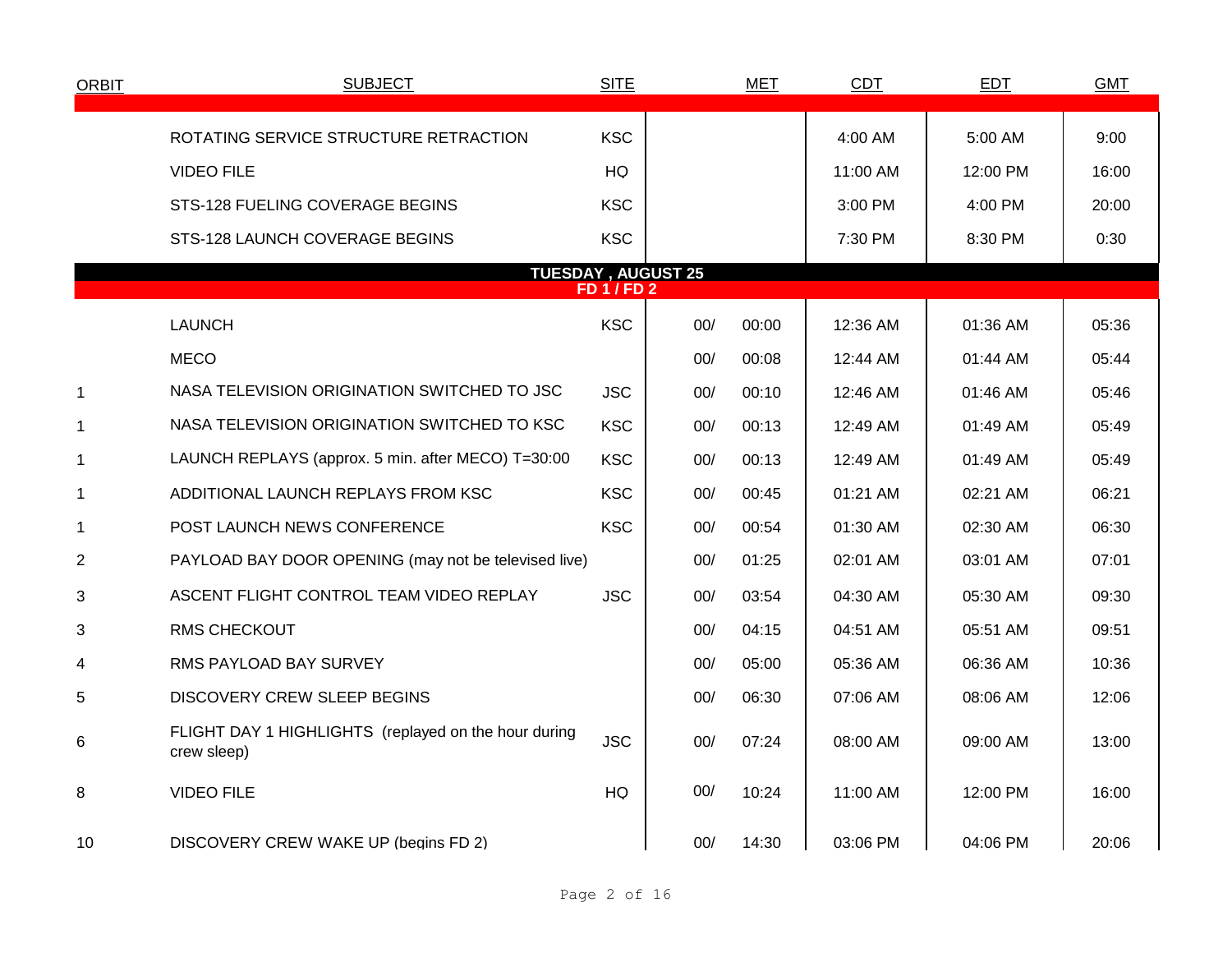| <b>ORBIT</b> | <b>SUBJECT</b>                                                     | <b>SITE</b>      |                             | MET   | CDT      | EDT      | <b>GMT</b> |  |
|--------------|--------------------------------------------------------------------|------------------|-----------------------------|-------|----------|----------|------------|--|
| 12           | <b>OBSS UNBERTH</b>                                                |                  | 00/                         | 17:05 | 05:41 PM | 06:41 PM | 22:41      |  |
| 13           | <b>EMU CHECKOUT</b>                                                |                  | 00/                         | 18:20 | 06:56 PM | 07:56 PM | 23:56      |  |
| 13           | RMS/OBSS SURVEY OF DISCOVERY TPS BEGINS                            |                  | 00/                         | 18:20 | 06:56 PM | 07:56 PM | 23:56      |  |
|              |                                                                    | <b>FD 2/FD 3</b> | <b>WEDNESDAY, AUGUST 26</b> |       |          |          |            |  |
|              |                                                                    |                  |                             |       |          |          |            |  |
| 16           | <b>MISSION STATUS BRIEFING</b>                                     | <b>JSC</b>       | 00/                         | 23:54 | 12:30 AM | 01:30 AM | 05:30      |  |
| 16           | <b>OBSS BERTH</b>                                                  |                  | 00/                         | 23:55 | 12:31 AM | 01:31 AM | 05:31      |  |
| 18           | RENDEZVOUS TOOL CHECKOUT                                           |                  | 01/                         | 01:35 | 02:11 AM | 03:11 AM | 07:11      |  |
| 18           | CENTERLINE CAMERA INSTALLATION                                     |                  | 01/                         | 01:50 | 02:26 AM | 03:26 AM | 07:26      |  |
| 18           | RMS OMS POD SURVEY                                                 |                  | 01/                         | 02:05 | 02:41 AM | 03:41 AM | 07:41      |  |
| 18           | <b>ODS RING EXTENSION</b>                                          |                  | 01/                         | 02:20 | 02:56 AM | 03:56 AM | 07:56      |  |
| 20           | DISCOVERY CREW SLEEP BEGINS                                        |                  | 01/                         | 05:30 | 06:06 AM | 07:06 AM | 11:06      |  |
| 21           | FLIGHT DAY 2 HIGHLIGHTS (replayed on the hour during<br>crew sleep | <b>JSC</b>       | 01/                         | 06:24 | 07:00 AM | 08:00 AM | 12:00      |  |
| 24           | <b>VIDEO FILE</b>                                                  | HQ               | 01/                         | 10:24 | 11:00 AM | 12:00 PM | 16:00      |  |
| 26           | DISCOVERY CREW WAKE UP (begins FD 3)                               |                  | 01/                         | 13:30 | 02:06 PM | 03:06 PM | 19:06      |  |
| 26           | POST MISSION MANAGEMENT TEAM BRIEFING                              | <b>JSC</b>       | 01/                         | 14:24 | 03:00 PM | 04:00 PM | 20:00      |  |
| 27           | RENDEZVOUS OPERATIONS BEGIN                                        |                  | 01/                         | 15:05 | 03:41 PM | 04:41 PM | 20:41      |  |
| 29           | <b>TI BURN</b>                                                     |                  | 01/                         | 18:14 | 06:50 PM | 07:50 PM | 23:50      |  |
| 30           | DISCOVERY RENDEZVOUS PITCH MANEUVER                                |                  | 01/                         | 19:56 | 08:32 PM | 09:32 PM | 01:32      |  |
| 31           | DISCOVERY / ISS DOCKING (may not be televised live)                |                  | 01/                         | 20:52 | 09:28 PM | 10:28 PM | 02:28      |  |
| 32           | DISCOVERY / ISS CREW HATCH OPENING AND<br><b>WELCOME CEREMONY</b>  |                  | 01/                         | 22:45 | 11:21 PM | 12:21 AM | 04:21      |  |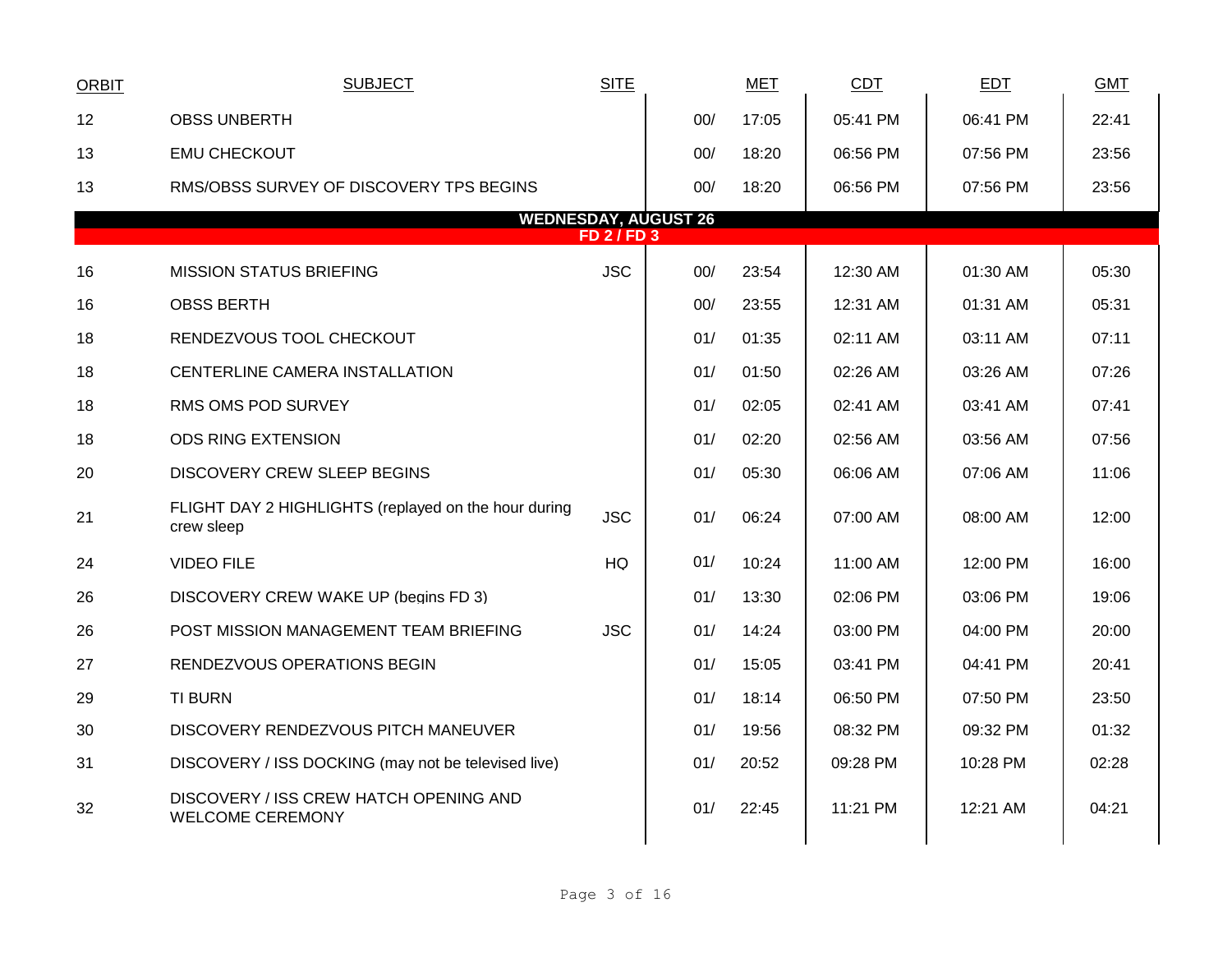| <b>ORBIT</b> | <b>SUBJECT</b>                                                                                                                      | <b>SITE</b>      |                            | <b>MET</b> | <b>CDT</b> | <b>EDT</b> | <b>GMT</b> |
|--------------|-------------------------------------------------------------------------------------------------------------------------------------|------------------|----------------------------|------------|------------|------------|------------|
|              |                                                                                                                                     | <b>FD 3/FD 4</b> | <b>THURSDAY, AUGUST 27</b> |            |            |            |            |
| 32           | SSRMS GRAPPLE / UNBERTH OBSS FROM<br>DISCOVERY'S PAYLOAD BAY                                                                        |                  | 01/                        | 23:25      | 12:01 AM   | 01:01 AM   | 05:01      |
| 33           | KOPRA / STOTT SOYUZ SEATLINER SWAP AND<br><b>INSTALLATION (Stott officially joins Expedition 20, Kopra</b><br>joins STS-128 Crew)   |                  | 02/                        | 00:05      | 12:41 AM   | 01:41 AM   | 05:41      |
| 33           | <b>DISCOVERY / ISS TRANSFERS BEGIN</b>                                                                                              |                  | 02/                        | 00:00      | 12:36 AM   | 01:36 AM   | 05:36      |
| 34           | <b>MISSION STATUS BRIEFING</b>                                                                                                      | <b>JSC</b>       | 02/                        | 00:24      | 01:00 AM   | 02:00 AM   | 06:00      |
| 34           | <b>SSRMS HANDOFF OBSS TO SRMS</b>                                                                                                   |                  | 02/                        | 00:55      | 01:31 AM   | 02:31 AM   | 06:31      |
| 34           | SHUTTLE VTR PLAYBACK OF DOCKING                                                                                                     |                  | 02/                        | 01:50      | 02:26 AM   | 03:26 AM   | 07:26      |
| 36           | <b>ISS CREW SLEEP BEGINS</b>                                                                                                        |                  | 02/                        | 05:00      | 05:36 AM   | 06:36 AM   | 10:36      |
| 36           | <b>DISCOVERY CREW SLEEP BEGINS</b>                                                                                                  |                  | 02/                        | 05:30      | 06:06 AM   | 07:06 AM   | 11:06      |
| 37           | FLIGHT DAY 3 HIGHLIGHTS (replayed on the hour during<br>crew sleep)                                                                 | <b>JSC</b>       | 02/                        | 06:24      | 07:00 AM   | 08:00 AM   | 12:00      |
| 38           | HIGH DEFINITION FLIGHT DAY 3 CREW HIGHLIGHTS (if<br>available; on the NASA-TV HDTV Channel; replays at<br>12:00pm CT and 1:00pm CT) | <b>JSC</b>       | 02/                        | 08:24      | 09:00 AM   | 10:00 AM   | 14:00      |
| 39           | <b>VIDEO FILE</b>                                                                                                                   | HQ               | 02/                        | 10:24      | 11:00 AM   | 12:00 PM   | 16:00      |
| 40           | <b>ISS FLIGHT DIRECTOR UPDATE</b>                                                                                                   | <b>JSC</b>       | 02/                        | 11:54      | 12:30 PM   | 01:30 PM   | 17:30      |
| 41           | ISS FLIGHT DIRECTOR UPDATE REPLAY                                                                                                   | <b>JSC</b>       | 02/                        | 12:54      | 01:30 PM   | 02:30 PM   | 18:30      |
| 41           | ARES 1 FIVE-SEGMENT SOLID ROCKET MOTOR TEST<br>FIRING AT PROMONTORY, UTAH (Media Channel only)                                      | <b>HQ</b>        | 02/                        | 13:24      | 02:00 PM   | 03:00 PM   | 19:00      |
| 41           | DISCOVERY / ISS CREW WAKE UP (begins FD 4)                                                                                          |                  | 02/                        | 13:30      | 02:06 PM   | 03:06 PM   | 19:06      |
| 42           | POST MISSION MANAGEMENT TEAM BRIEFING                                                                                               | <b>JSC</b>       | 02/                        | 14:24      | 03:00 PM   | 04:00 PM   | 20:00      |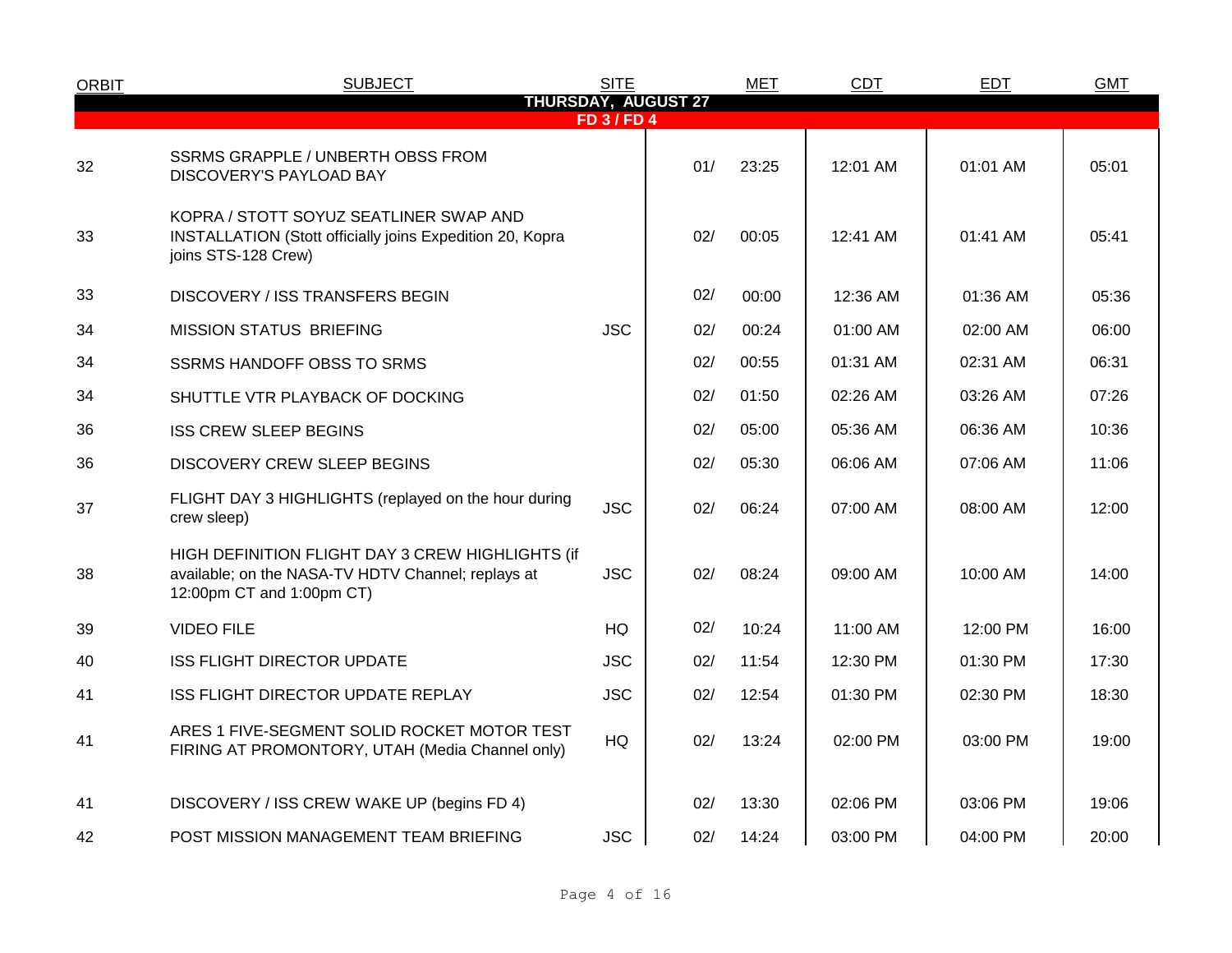| <b>ORBIT</b> | <b>SUBJECT</b>                                                                                                                      | <b>SITE</b>                                  |     | <b>MET</b> | CDT      | <b>EDT</b> | <b>GMT</b> |
|--------------|-------------------------------------------------------------------------------------------------------------------------------------|----------------------------------------------|-----|------------|----------|------------|------------|
| 43           | SSRMS GRAPPLE & UNBERTH LEONARDO MPLM<br><b>FROM DISCOVERY</b>                                                                      |                                              | 02/ | 15:40      | 04:16 PM | 05:16 PM   | 21:16      |
| 44           | DISCOVERY / ISS TRANSFERS RESUME                                                                                                    |                                              | 02/ | 16:30      | 05:06 PM | 06:06 PM   | 22:06      |
| 45           | SSRMS INSTALLATION OF LEONARDO MPLM ON<br><b>HARMONY NADIR PORT</b>                                                                 |                                              | 02/ | 18:20      | 06:56 PM | 07:56 PM   | 23:56      |
| 46           | <b>MISSION STATUS BRIEFING</b>                                                                                                      | <b>JSC</b>                                   | 02/ | 19:54      | 08:30 PM | 09:30 PM   | 01:30      |
| 46           | MPLM VESTIBULE PRESSURIZATION AND ACTIVATION<br><b>BEGINS</b>                                                                       |                                              | 02/ | 20:35      | 09:11 PM | 10:11 PM   | 02:11      |
|              |                                                                                                                                     | <b>FRIDAY, AUGUST 28</b><br><b>FD 4/FD 5</b> |     |            |          |            |            |
| 49           | U.S. PAO EVENT (in native language only)                                                                                            | ISS Ku                                       | 03/ | 00:25      | 01:01 AM | 02:01 AM   | 06:01      |
| 49           | EVA #1 PROCEDURE REVIEW                                                                                                             |                                              | 03/ | 00:55      | 01:31 AM | 02:31 AM   | 06:31      |
| 50           | <b>MPLM INGRESS</b>                                                                                                                 |                                              | 03/ | 01:35      | 02:11 AM | 03:11 AM   | 07:11      |
| 51           | EVA # 1 CAMPOUT BEGINS (Olivas & Stott)                                                                                             |                                              | 03/ | 03:25      | 04:01 AM | 05:01 AM   | 09:01      |
| 51           | <b>ISS CREW SLEEP BEGINS</b>                                                                                                        |                                              | 03/ | 04:30      | 05:06 AM | 06:06 AM   | 10:06      |
| 52           | DISCOVERY CREW SLEEP BEGINS                                                                                                         |                                              | 03/ | 05:00      | 05:36 AM | 06:36 AM   | 10:36      |
| 52           | FLIGHT DAY 4 HIGHLIGHTS (replayed on the hour during<br>crew sleep)                                                                 | <b>JSC</b>                                   | 03/ | 05:24      | 06:00 AM | 07:00 AM   | 11:00      |
| 54           | HIGH DEFINITION FLIGHT DAY 4 CREW HIGHLIGHTS (if<br>available; on the NASA-TV HDTV Channel; replays at<br>12:00pm CT and 1:00pm CT) | <b>JSC</b>                                   | 03/ | 08:24      | 09:00 AM | 10:00 AM   | 14:00      |
| 55           | <b>VIDEO FILE</b>                                                                                                                   | HQ                                           | 03/ | 09:24      | 10:00 AM | 11:00 AM   | 15:00      |
| 56           | <b>ISS FLIGHT DIRECTOR UPDATE</b>                                                                                                   | <b>JSC</b>                                   | 03/ | 10:24      | 11:00 AM | 12:00 PM   | 16:00      |
| 57           | <b>ISS FLIGHT DIRECTOR UPDATE REPLAY</b>                                                                                            | <b>JSC</b>                                   | 03/ | 12:24      | 01:00 PM | 02:00 PM   | 18:00      |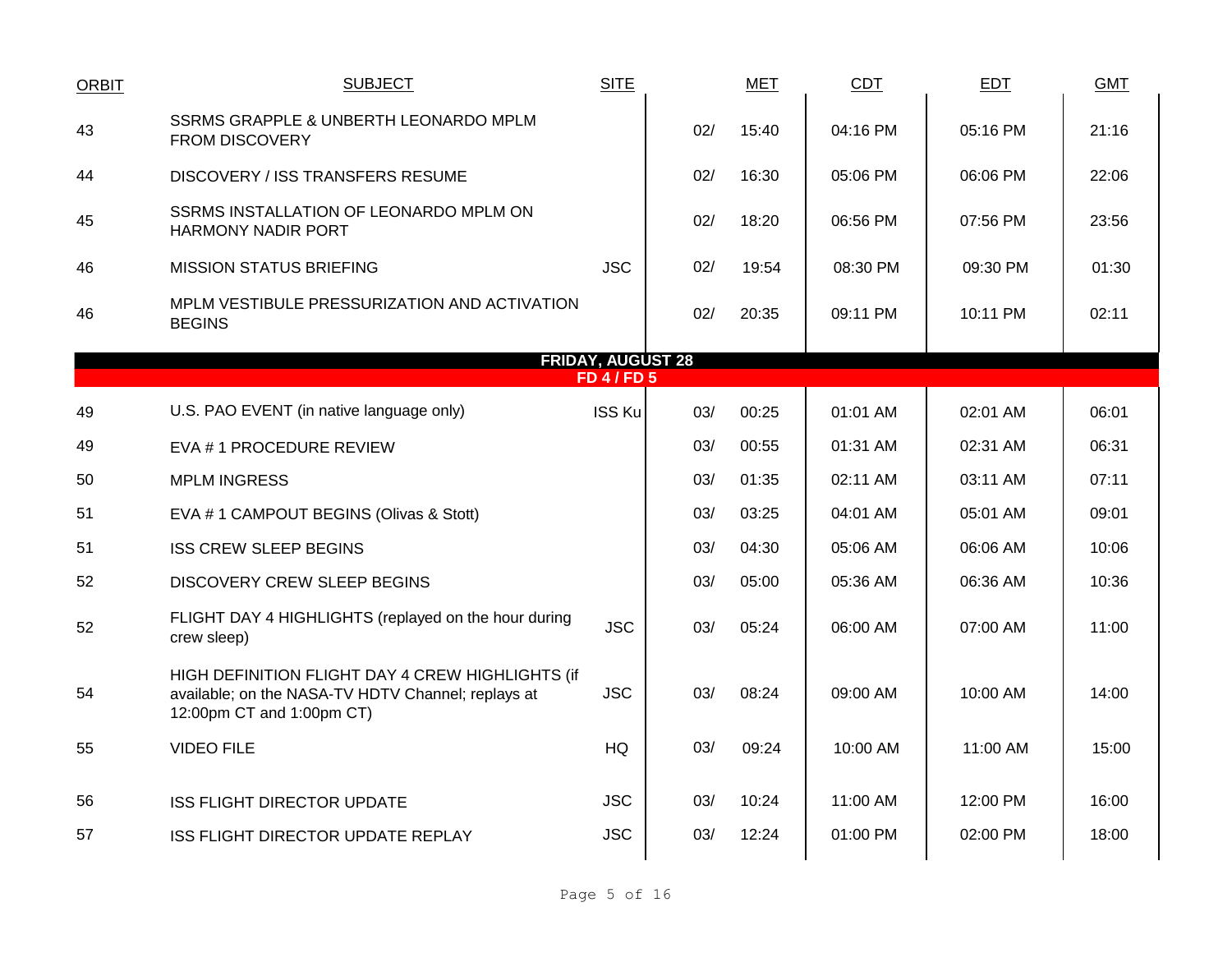| <b>ORBIT</b><br>$\overline{57}$ | <b>SUBJECT</b><br>DISCOVERY / ISS CREW WAKE UP (begins FD 5)                                                                         | <b>SITE</b>      | 03/                        | <b>MET</b><br>13:00 | <b>CDT</b><br>01:36 PM | <b>EDT</b><br>02:36 PM | <b>GMT</b><br>18:36 |
|---------------------------------|--------------------------------------------------------------------------------------------------------------------------------------|------------------|----------------------------|---------------------|------------------------|------------------------|---------------------|
| 57                              | EVA #1 PREPARATIONS RESUME                                                                                                           |                  | 03/                        | 13:35               | 02:11 PM               | 03:11 PM               | 19:11               |
| 59                              | <b>MPLM TRANSFERS BEGIN</b>                                                                                                          |                  | 03/                        | 16:00               | 04:36 PM               | 05:36 PM               | 21:36               |
| 59                              | ZERO-G STOWAGE RACK TRANSFER FROM MPLM TO<br><b>HARMONY BEGINS</b>                                                                   |                  | 03/                        | 16:30               | 05:06 PM               | 06:06 PM               | 22:06               |
| 60                              | C.O.L.B.E.R.T. TRANSFER TO ISS BEGINS                                                                                                |                  | 03/                        | 17:25               | 06:01 PM               | 07:01 PM               | 23:01               |
| 60                              | EVA # 1 BEGINS (Olivas and Stott)                                                                                                    |                  | 03/                        | 17:50               | 06:26 PM               | 07:26 PM               | 23:26               |
| 61                              | P1 ATA RELEASE & TEMPORARY STOWAGE ON<br><b>SSRMS END EFFECTOR</b>                                                                   |                  | 03/                        | 18:35               | 07:11 PM               | 08:11 PM               | 00:11               |
| 61                              | CREW QUARTERS TRANSFER TO ISS BEGINS                                                                                                 |                  | 03/                        | 18:45               | 07:21 PM               | 08:21 PM               | 00:21               |
| 62                              | EUTEF RETRIEVAL & STOWAGE                                                                                                            |                  | 03/                        | 20:20               | 08:56 PM               | 09:56 PM               | 01:56               |
| 62                              | ARS RACK TRANSFER TO HARMONY                                                                                                         |                  | 03/                        | 21:00               | 09:36 PM               | 10:36 PM               | 02:36               |
| 63                              | MISSE-6 RETRIEVAL & STOWAGE                                                                                                          |                  | 03/                        | 22:10               | 10:46 PM               | 11:46 PM               | 03:46               |
|                                 |                                                                                                                                      | <b>FD 5/FD 6</b> | <b>SATURDAY, AUGUST 29</b> |                     |                        |                        |                     |
| 64                              | EVA #1 ENDS                                                                                                                          |                  | 04/                        | 00:20               | 12:56 AM               | 01:56 AM               | 05:56               |
| 66                              | <b>MISSION STATUS BRIEFING</b>                                                                                                       | <b>JSC</b>       | 04/                        | 02:24               | 03:00 AM               | 04:00 AM               | 08:00               |
| 67                              | <b>ISS CREW SLEEP BEGINS</b>                                                                                                         |                  | 04/                        | 04:00               | 04:36 AM               | 05:36 AM               | 09:36               |
| 67                              | <b>DISCOVERY CREW SLEEP BEGINS</b>                                                                                                   |                  | 04/                        | 04:30               | 05:06 AM               | 06:06 AM               | 10:06               |
| 68                              | FLIGHT DAY 5 HIGHLIGHTS (replayed on the hour during<br>crew sleep)                                                                  | <b>JSC</b>       | 04/                        | 05:24               | 06:00 AM               | 07:00 AM               | 11:00               |
| 69                              | HIGH DEFINITION FLIGHT DAY 5 CREW HIGHLIGHTS (if<br>available; on the NASA-TV HDTV Channel; replays at<br>11:00am CT and 12:00pm CT) | <b>JSC</b>       | 04/                        | 07:24               | 08:00 AM               | 09:00 AM               | 13:00               |
| 71                              | <b>ISS FLIGHT DIRECTOR UPDATE</b>                                                                                                    | <b>JSC</b>       | 04/                        | 09:54               | 10:30 AM               | 11:30 AM               | 15:30               |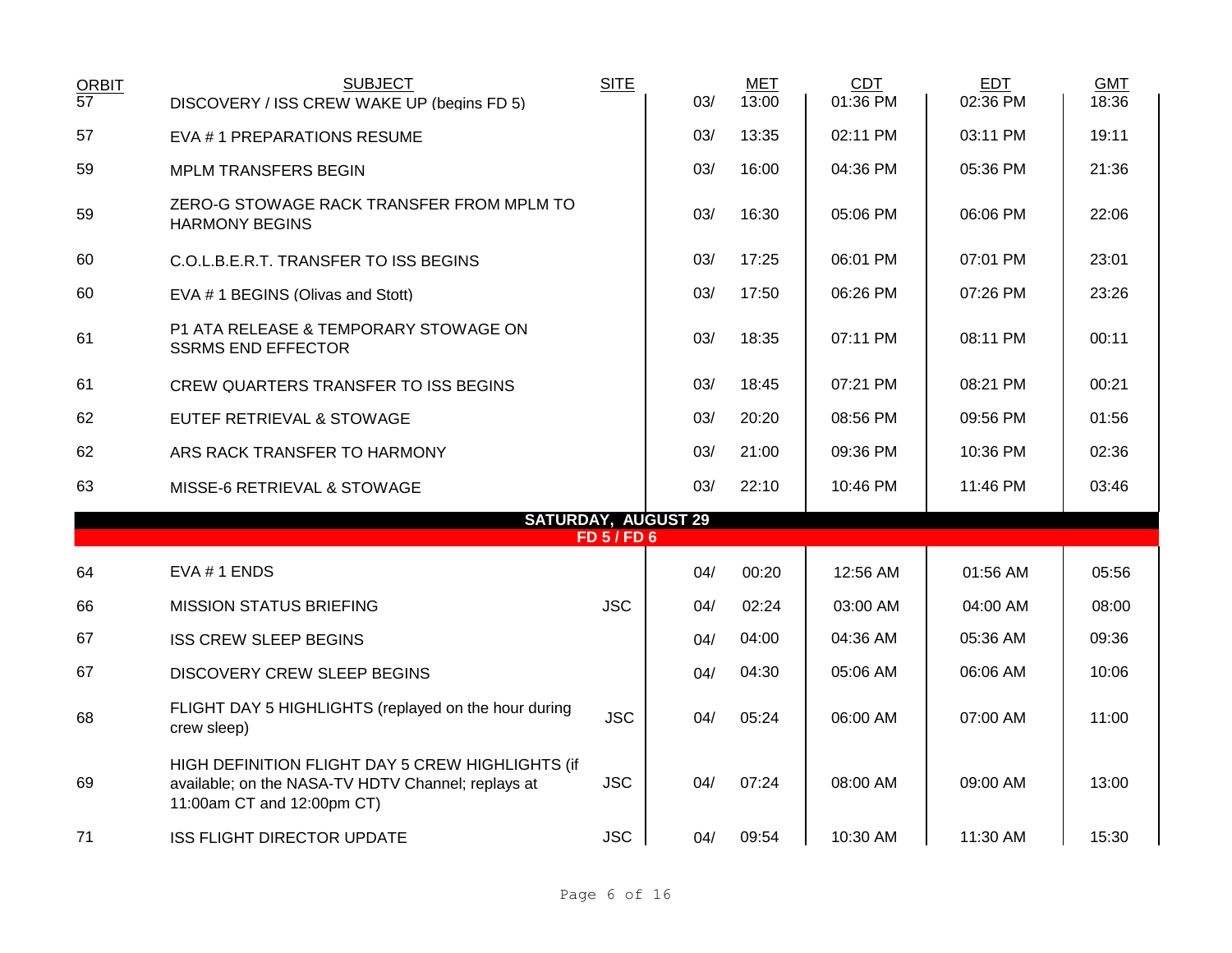| <b>ORBIT</b> | <b>SUBJECT</b>                                                                                                              | <b>SITE</b>                                    |     | <b>MET</b> | <b>CDT</b> | <b>EDT</b> | <b>GMT</b> |
|--------------|-----------------------------------------------------------------------------------------------------------------------------|------------------------------------------------|-----|------------|------------|------------|------------|
| 72           | ISS FLIGHT DIRECTOR UPDATE REPLAY                                                                                           | <b>JSC</b>                                     | 04/ | 11:54      | 12:30 PM   | 01:30 PM   | 17:30      |
| 72           | DISCOVERY / ISS CREW WAKE UP (begins FD 6)                                                                                  |                                                | 04/ | 12:30      | 01:06 PM   | 02:06 PM   | 18:06      |
| 75           | FIR RACK INSTALLATION IN DESTINY LAB BEGINS /<br>MPLM TRANSFERS / OBSS FOCUSED INSPECTION<br>OF DISCOVERY TPS (If required) |                                                | 04/ | 15:45      | 04:21 PM   | 05:21 PM   | 21:21      |
| 75           | <b>ISS CREW QUARTERS OUTFITTING</b>                                                                                         |                                                | 04/ | 15:50      | 04:26 PM   | 05:26 PM   | 21:26      |
| 75           | MSRR RACK INSTALLATION IN DESTINY LAB BEGINS                                                                                |                                                | 04/ | 16:45      | 05:21 PM   | 06:21 PM   | 22:21      |
| 76           | <b>MELFI-2 INSTALLATION IN DESTINY LAB BEGINS</b>                                                                           |                                                | 04/ | 17:45      | 06:21 PM   | 07:21 PM   | 23:21      |
| 76           | <b>MISSION STATUS BRIEFING</b>                                                                                              | <b>JSC</b>                                     | 04/ | 17:54      | 06:30 PM   | 07:30 PM   | 23:30      |
| 77           | <b>U.S. PAO EVENT</b>                                                                                                       | <b>ISS Ku</b>                                  | 04/ | 19:30      | 08:06 PM   | 09:06 PM   | 01:06      |
| 78           | HTV ONBOARD TRAINING / ISS CREW QUARTERS<br><b>ACTIVATION &amp; CHECKOUT</b>                                                |                                                | 04/ | 20:30      | 09:06 PM   | 10:06 PM   | 02:06      |
| 78           | REPLAY OF U.S. PAO EVENT WITH INTERPRETATION                                                                                | <b>JSC</b>                                     | 04/ | 20:54      | 09:30 PM   | 10:30 PM   | 02:30      |
|              |                                                                                                                             | <b>SUNDAY, AUGUST 30</b><br><b>FD 6 / FD 7</b> |     |            |            |            |            |
|              |                                                                                                                             |                                                |     |            |            |            |            |
| 80           | U.S. PAO EVENT (in native language only)                                                                                    | <b>ISS Ku</b>                                  | 05/ | 00:05      | 12:41 AM   | 01:41 AM   | 05:41      |
| 80           | EVA # 2 PROCEDURE REVIEW                                                                                                    |                                                | 05/ | 00:25      | 01:01 AM   | 02:01 AM   | 06:01      |
| 82           | EVA # 2 CAMPOUT BEGINS (Olivas and Fuglesang)                                                                               |                                                | 05/ | 02:55      | 03:31 AM   | 04:31 AM   | 08:31      |
| 83           | <b>ISS CREW SLEEP BEGINS</b>                                                                                                |                                                | 05/ | 04:00      | 04:36 AM   | 05:36 AM   | 09:36      |
| 83           | <b>DISCOVERY CREW SLEEP BEGINS</b>                                                                                          |                                                | 05/ | 04:30      | 05:06 AM   | 06:06 AM   | 10:06      |
| 83           | FLIGHT DAY 6 HIGHLIGHTS (replayed on the hour during<br>crew sleep)                                                         | <b>JSC</b>                                     | 05/ | 05:24      | 06:00 AM   | 07:00 AM   | 11:00      |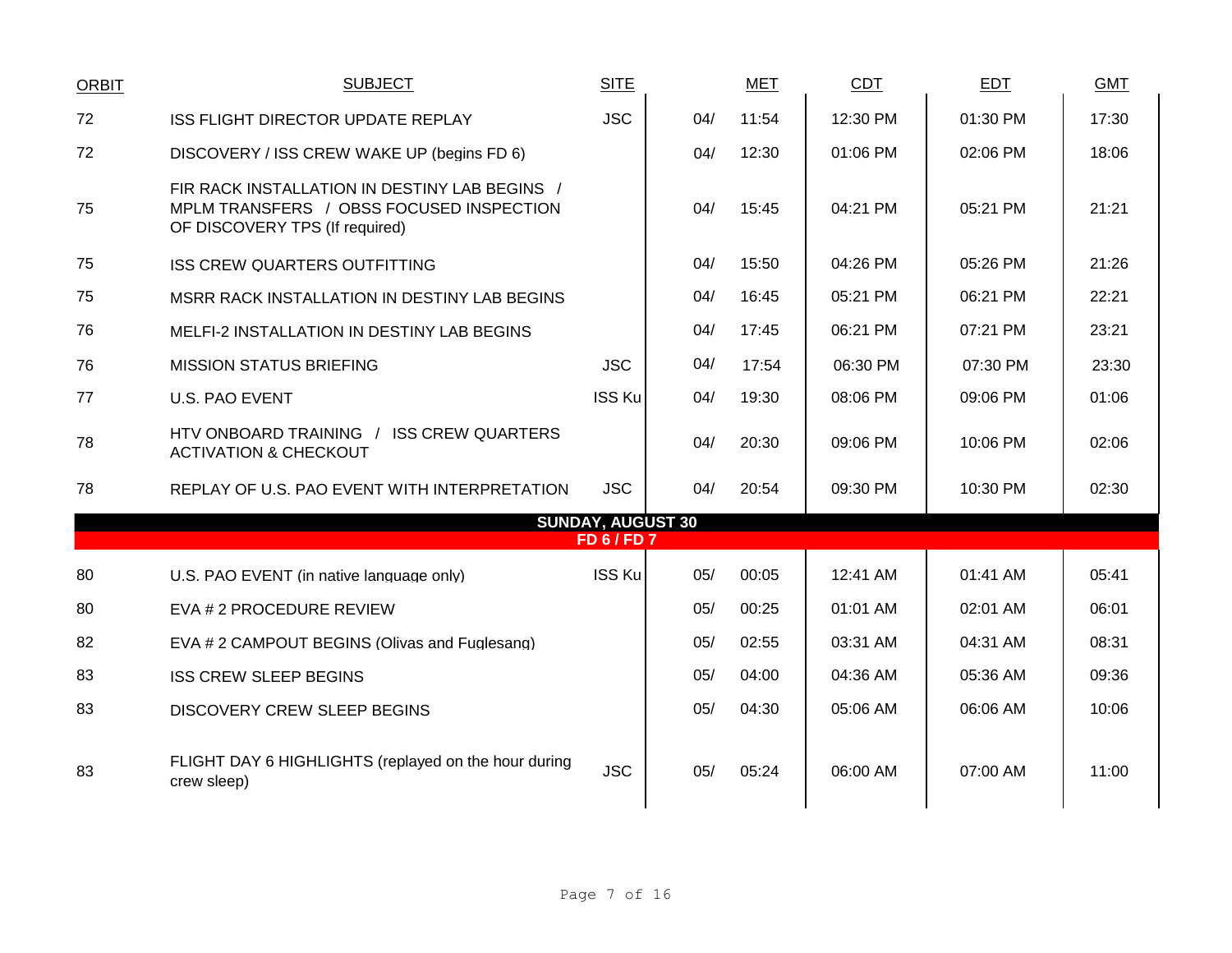| <b>ORBIT</b> | <b>SUBJECT</b>                                                                                                                       | <b>SITE</b>        |     | MET   | CDT      | <b>EDT</b> | <b>GMT</b> |
|--------------|--------------------------------------------------------------------------------------------------------------------------------------|--------------------|-----|-------|----------|------------|------------|
| 85           | HIGH DEFINITION FLIGHT DAY 6 CREW HIGHLIGHTS (if<br>available; on the NASA-TV HDTV Channel; replays at<br>11:00am CT and 12:00pm CT) | <b>JSC</b>         | 05/ | 07:24 | 08:00 AM | 09:00 AM   | 13:00      |
| 86           | <b>ISS FLIGHT DIRECTOR UPDATE</b>                                                                                                    | <b>JSC</b>         | 05/ | 09:54 | 10:30 AM | 11:30 AM   | 15:30      |
| 88           | ISS FLIGHT DIRECTOR UPDATE REPLAY                                                                                                    | <b>JSC</b>         | 05/ | 11:54 | 12:30 PM | 01:30 PM   | 17:30      |
| 88           | DISCOVERY / ISS CREW WAKE UP (begins FD 7)                                                                                           |                    | 05/ | 12:30 | 01:06 PM | 02:06 PM   | 18:06      |
| 89           | EVA # 2 PREPARATIONS RESUME                                                                                                          |                    | 05/ | 13:05 | 01:41 PM | 02:41 PM   | 18:41      |
| 90           | <b>MPLM TRANSFERS RESUME</b>                                                                                                         |                    | 05/ | 15:30 | 04:06 PM | 05:06 PM   | 21:06      |
| 91           | EVA # 2 BEGINS (Olivas and Fuglesang)                                                                                                |                    | 05/ | 17:20 | 05:56 PM | 06:56 PM   | 22:56      |
| 92           | NEW ATA REMOVAL FROM LMC                                                                                                             |                    | 05/ | 18:15 | 06:51 PM | 07:51 PM   | 23:51      |
| 93           | NEW ATA INSTALLATION ONTO P1 TRUSS BEGINS                                                                                            |                    | 05/ | 19:35 | 08:11 PM | 09:11 PM   | 01:11      |
| 93           | OLD ATA REMOVAL FROM SSRMS END EFFECTOR                                                                                              |                    | 05/ | 20:00 | 08:36 PM | 09:36 PM   | 01:36      |
| 94           | OLD ATA INSTALLATION ONTO LMC                                                                                                        |                    | 05/ | 21:55 | 10:31 PM | 11:31 PM   | 03:31      |
|              | <b>MONDAY, AUGUST 31</b>                                                                                                             | <b>FD 7 / FD 8</b> |     |       |          |            |            |
| 96           | EVA # 2 ENDS                                                                                                                         |                    | 05/ | 23:50 | 12:26 AM | 01:26 AM   | 05:26      |
| 97           | <b>MISSION STATUS BRIEFING</b>                                                                                                       | <b>JSC</b>         | 06/ | 01:24 | 02:00 AM | 03:00 AM   | 07:00      |
| 98           | <b>ISS CREW SLEEP BEGINS</b>                                                                                                         |                    | 06/ | 03:30 | 04:06 AM | 05:06 AM   | 09:06      |
| 98           | DISCOVERY CREW SLEEP BEGINS                                                                                                          |                    | 06/ | 04:00 | 04:36 AM | 05:36 AM   | 09:36      |
|              |                                                                                                                                      |                    |     |       |          |            |            |
| 99           | FLIGHT DAY 7 HIGHLIGHTS (replayed on the hour during<br>crew sleep)                                                                  | <b>JSC</b>         | 06/ | 04:24 | 05:00 AM | 06:00 AM   | 10:00      |
| 100          | HIGH DEFINITION FLIGHT DAY 7 CREW HIGHLIGHTS (if<br>available; on the NASA-TV HDTV Channel; replays at<br>11:00am CT and 12:00pm CT) | <b>JSC</b>         | 06/ | 07:24 | 08:00 AM | 09:00 AM   | 13:00      |
| 101          | <b>VIDEO FILE</b>                                                                                                                    | HQ                 | 06/ | 08:24 | 09:00 AM | 10:00 AM   | 14:00      |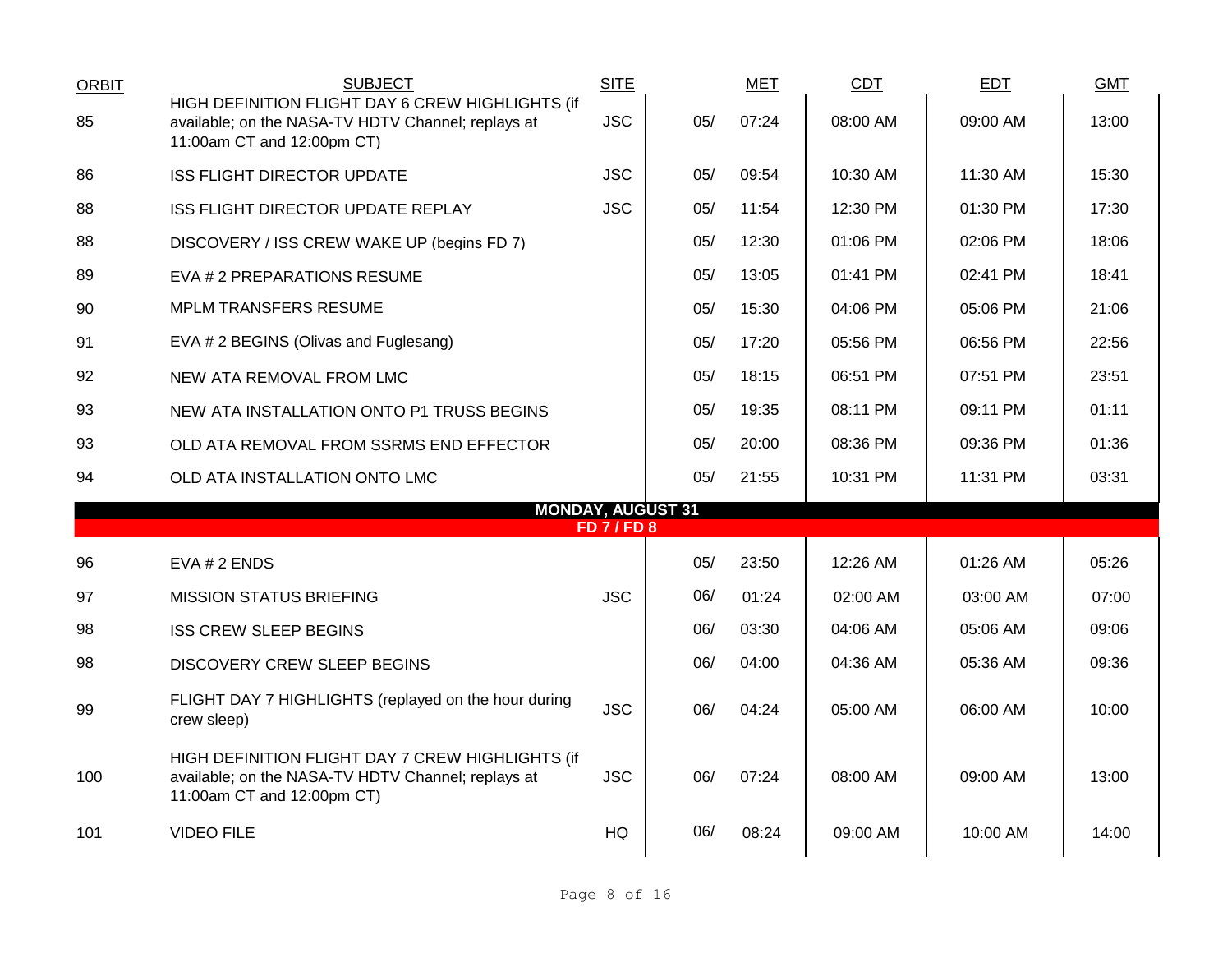| <b>ORBIT</b><br>102 | <b>SUBJECT</b><br><b>ISS FLIGHT DIRECTOR UPDATE</b>                                                                                  | <b>SITE</b><br><b>JSC</b> | 06/                         | <b>MET</b><br>09:24 | <b>CDT</b><br>10:00 AM | <b>EDT</b><br>11:00 AM | <b>GMT</b><br>15:00 |
|---------------------|--------------------------------------------------------------------------------------------------------------------------------------|---------------------------|-----------------------------|---------------------|------------------------|------------------------|---------------------|
| 103                 | ISS FLIGHT DIRECTOR UPDATE REPLAY                                                                                                    | <b>JSC</b>                | 06/                         | 11:24               | 12:00 PM               | 01:00 PM               | 17:00               |
| 104                 | DISCOVERY / ISS CREW WAKE UP (begins FD 8)                                                                                           |                           | 06/                         | 12:00               | 12:36 PM               | 01:36 PM               | 17:36               |
|                     |                                                                                                                                      |                           |                             |                     |                        |                        |                     |
| 106                 | DISCOVERY / ISS OFF-DUTY PERIOD BEGINS                                                                                               |                           | 06/                         | 15:00               | 03:36 PM               | 04:36 PM               | 20:36               |
| 107                 | <b>MISSION STATUS BRIEFING</b>                                                                                                       | <b>JSC</b>                | 06/                         | 17:54               | 06:30 PM               | 07:30 PM               | 23:30               |
| 109                 | JOINT CREW NEWS CONFERENCE                                                                                                           | <b>ISS Ku</b>             | 06/                         | 19:50               | 08:26 PM               | 09:26 PM               | 01:26               |
| 110                 | MPLM TRANSFERS RESUME                                                                                                                |                           | 06/                         | 21:30               | 10:06 PM               | 11:06 PM               | 03:06               |
| 110                 | REPLAY OF JOINT CREW NEWS CONFERENCE WITH<br><b>INTERPRETATION</b>                                                                   | <b>JSC</b>                | 06/                         | 22:24               | 11:00 PM               | 12:00 AM               | 04:00               |
|                     |                                                                                                                                      |                           | <b>TUESDAY, SEPTEMBER 1</b> |                     |                        |                        |                     |
|                     |                                                                                                                                      | <b>FD 8 / FD 9</b>        |                             |                     |                        |                        |                     |
| 111                 | EVA # 3 PROCEDURE REVIEW                                                                                                             |                           | 06/                         | 23:55               | 12:31 AM               | 01:31 AM               | 05:31               |
| 113                 | EVA #3 CAMPOUT BEGINS (Olivas and Fuglesang)                                                                                         |                           | 07/                         | 02:25               | 03:01 AM               | 04:01 AM               | 08:01               |
| 114                 | <b>ISS CREW SLEEP BEGINS</b>                                                                                                         |                           | 07/                         | 03:30               | 04:06 AM               | 05:06 AM               | 09:06               |
| 114                 | DISCOVERY CREW SLEEP BEGINS                                                                                                          |                           | 07/                         | 04:00               | 04:36 AM               | 05:36 AM               | 09:36               |
| 114                 | FLIGHT DAY 8 HIGHLIGHTS (replayed on the hour during<br>crew sleep)                                                                  | <b>JSC</b>                | 07/                         | 04:24               | 05:00 AM               | 06:00 AM               | 10:00               |
| 116                 | HIGH DEFINITION FLIGHT DAY 8 CREW HIGHLIGHTS (if<br>available; on the NASA-TV HDTV Channel; replays at<br>11:00am CT and 12:00pm CT) | <b>JSC</b>                | 07/                         | 07:24               | 08:00 AM               | 09:00 AM               | 13:00               |
| 117                 | <b>VIDEO FILE</b>                                                                                                                    | HQ                        | 07/                         | 08:24               | 09:00 AM               | 10:00 AM               | 14:00               |
| 117                 | <b>ISS FLIGHT DIRECTOR UPDATE</b>                                                                                                    | <b>JSC</b>                | 07/                         | 09:24               | 10:00 AM               | 11:00 AM               | 15:00               |
| 119                 | ISS FLIGHT DIRECTOR UPDATE REPLAY                                                                                                    | <b>JSC</b>                | 07/                         | 11:24               | 12:00 PM               | 01:00 PM               | 17:00               |
| 120                 | DISCOVERY / ISS CREW WAKE UP (begins FD 9)                                                                                           |                           | 07/                         | 12:00               | 12:36 PM               | 01:36 PM               | 17:36               |
| 120                 | EVA #3 PREPARATIONS RESUME                                                                                                           |                           | 07/                         | 12:35               | 01:11 PM               | 02:11 PM               | 18:11               |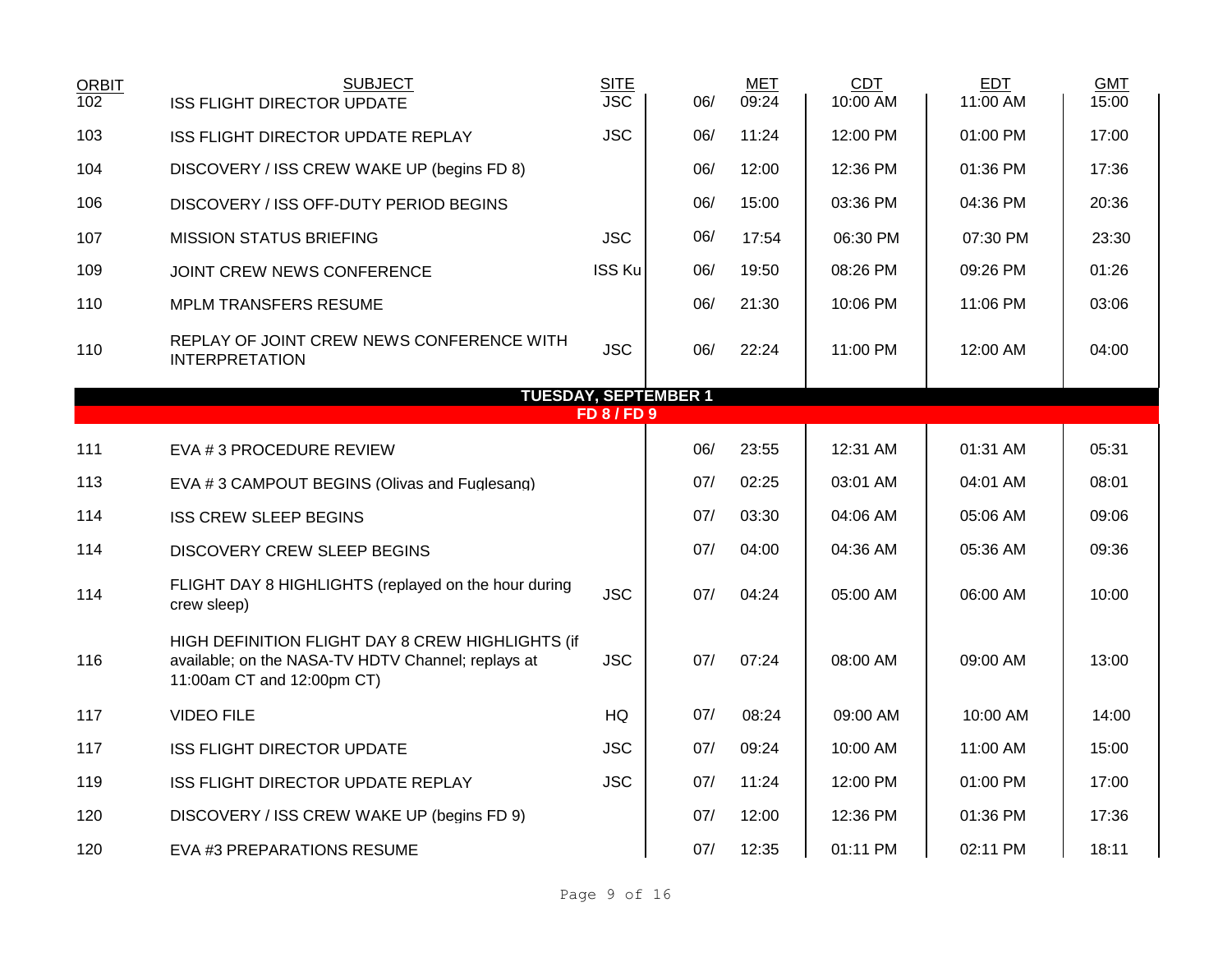| <b>ORBIT</b>                                         | <b>SUBJECT</b>                                                                                                                       | <b>SITE</b> |     | <b>MET</b> | CDT      | <b>EDT</b> | <b>GMT</b> |  |  |  |  |
|------------------------------------------------------|--------------------------------------------------------------------------------------------------------------------------------------|-------------|-----|------------|----------|------------|------------|--|--|--|--|
| 123                                                  | EVA #3 BEGINS (Olivas and Fuglesang)                                                                                                 |             | 07/ | 16:50      | 05:26 PM | 06:26 PM   | 22:26      |  |  |  |  |
| 123                                                  | <b>MPLM TRANSFERS RESUME</b>                                                                                                         |             | 07/ | 17:05      | 05:41 PM | 06:41 PM   | 22:41      |  |  |  |  |
| 123                                                  | S3 PAS DEPLOYMENT                                                                                                                    |             | 07/ | 17:25      | 06:01 PM | 07:01 PM   | 23:01      |  |  |  |  |
| 124                                                  | RGA #2 REMOVAL / REPLACEMENT BEGINS                                                                                                  |             | 07/ | 18:55      | 07:31 PM | 08:31 PM   | 00:31      |  |  |  |  |
| 125                                                  | PMA 3 HEATER CABLE CONNECTIONS / S0 RPCM<br>REMOVAL & REPLACEMENT                                                                    |             | 07/ | 19:55      | 08:31 PM | 09:31 PM   | 01:31      |  |  |  |  |
| 125                                                  | <b>TRANQUILITY NODE 3 AVIONICS CABLE ROUTING</b><br><b>BEGINS</b>                                                                    |             | 07/ | 20:40      | 09:16 PM | 10:16 PM   | 02:16      |  |  |  |  |
| 126                                                  | EVA #3 ENDS                                                                                                                          |             | 07/ | 23:20      | 11:56 PM | 12:56 AM   | 04:56      |  |  |  |  |
| <b>WEDNESDAY, SEPTEMBER 2</b><br><b>FD 9 / FD 10</b> |                                                                                                                                      |             |     |            |          |            |            |  |  |  |  |
|                                                      |                                                                                                                                      |             |     |            |          |            |            |  |  |  |  |
| 128                                                  | <b>MISSION STATUS BRIEFING</b>                                                                                                       | <b>JSC</b>  | 08/ | 01:24      | 02:00 AM | 03:00 AM   | 07:00      |  |  |  |  |
| 129                                                  | <b>ISS CREW SLEEP BEGINS</b>                                                                                                         |             | 08/ | 03:00      | 03:36 AM | 04:36 AM   | 08:36      |  |  |  |  |
| 130                                                  | <b>DISCOVERY CREW SLEEP BEGINS</b>                                                                                                   |             | 08/ | 03:30      | 04:06 AM | 05:06 AM   | 09:06      |  |  |  |  |
| 130                                                  | FLIGHT DAY 9 HIGHLIGHTS (replayed on the hour during<br>crew sleep)                                                                  | <b>JSC</b>  | 08/ | 04:24      | 05:00 AM | 06:00 AM   | 10:00      |  |  |  |  |
| 132                                                  | HIGH DEFINITION FLIGHT DAY 9 CREW HIGHLIGHTS (if<br>available; on the NASA-TV HDTV Channel; replays at<br>10:00am CT and 11:00am CT) | <b>JSC</b>  | 08/ | 07:24      | 08:00 AM | 09:00 AM   | 13:00      |  |  |  |  |
| 132                                                  | <b>VIDEO FILE</b>                                                                                                                    | HQ          | 08/ | 08:24      | 09:00 AM | 10:00 AM   | 14:00      |  |  |  |  |
| 133                                                  | <b>ISS FLIGHT DIRECTOR UPDATE</b>                                                                                                    | <b>JSC</b>  | 08/ | 09:24      | 10:00 AM | 11:00 AM   | 15:00      |  |  |  |  |
| 134                                                  | ISS FLIGHT DIRECTOR UPDATE REPLAY                                                                                                    | <b>JSC</b>  | 08/ | 10:54      | 11:30 AM | 12:30 PM   | 16:30      |  |  |  |  |
| 135                                                  | DISCOVERY / ISS CREW WAKE UP (begins FD 10)                                                                                          |             | 08/ | 11:30      | 12:06 PM | 01:06 PM   | 17:06      |  |  |  |  |
| 135                                                  | <b>HTV PREFLIGHT BRIEFING</b>                                                                                                        | <b>JSC</b>  | 08/ | 11:54      | 12:30 PM | 01:30 PM   | 17:30      |  |  |  |  |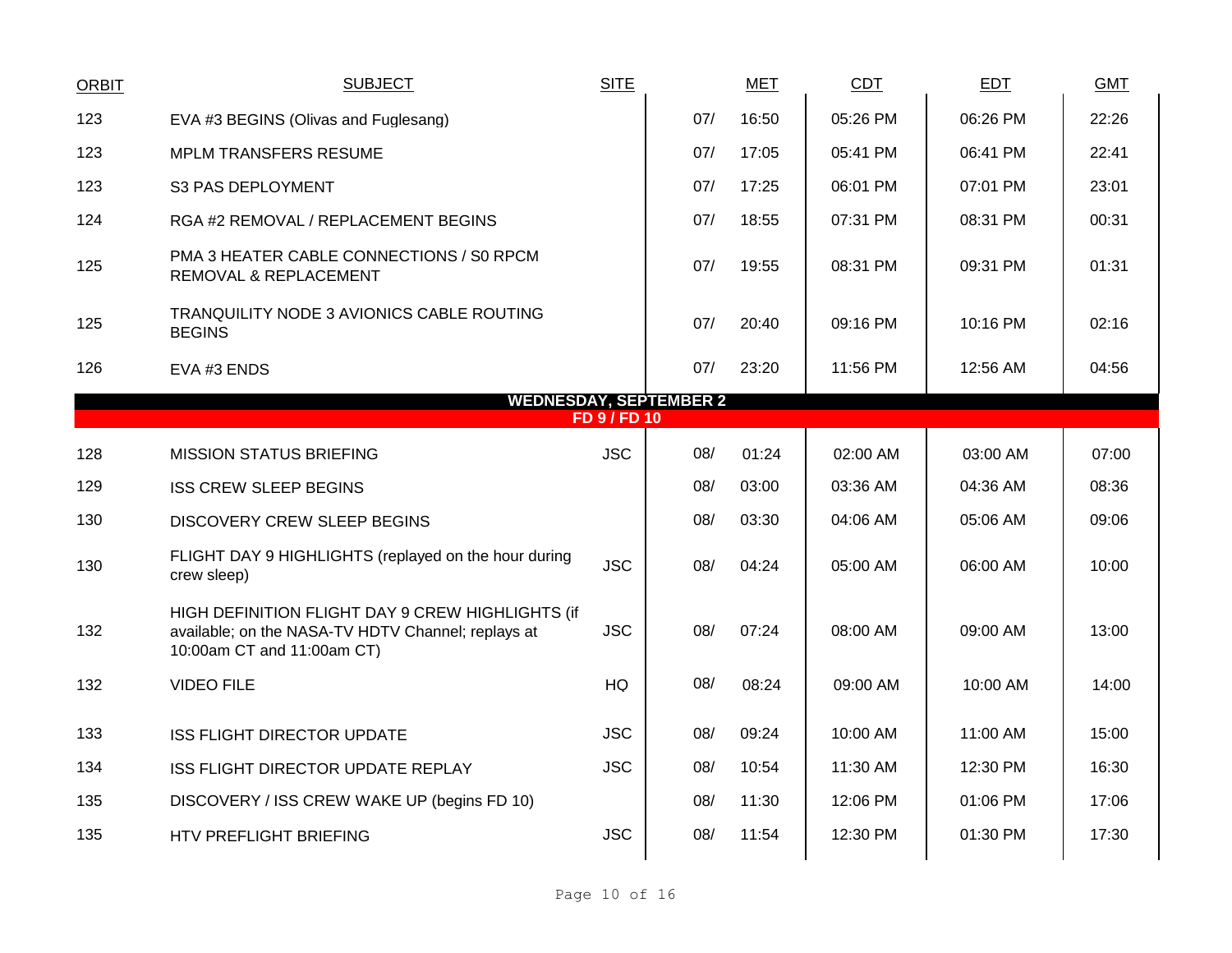| <b>ORBIT</b> | <b>SUBJECT</b>                                                                                                                        | <b>SITE</b>   |                              | <b>MET</b> | <b>CDT</b> | <b>EDT</b> | <b>GMT</b> |
|--------------|---------------------------------------------------------------------------------------------------------------------------------------|---------------|------------------------------|------------|------------|------------|------------|
| 136          | <b>U.S. PAO EVENT</b>                                                                                                                 | ISS Ku        | 08/                          | 13:55      | 02:31 PM   | 03:31 PM   | 19:31      |
| 137          | <b>MPLM TRANSFERS RESUME</b>                                                                                                          |               | 08/                          | 14:30      | 03:06 PM   | 04:06 PM   | 20:06      |
| 138          | HARMONY NODE 2 CBM CONTROLLER PANEL<br><b>INSTALLATION</b>                                                                            |               | 08/                          | 15:40      | 04:16 PM   | 05:16 PM   | 21:16      |
| 138          | <b>MISSION STATUS BRIEFING</b>                                                                                                        | <b>JSC</b>    | 08/                          | 16:24      | 05:00 PM   | 06:00 PM   | 22:00      |
| 141          | DISCOVERY CREW OFF DUTY PERIOD BEGINS                                                                                                 |               | 08/                          | 20:30      | 09:06 PM   | 10:06 PM   | 02:06      |
|              |                                                                                                                                       |               | <b>THURSDAY, SEPTEMBER 3</b> |            |            |            |            |
|              |                                                                                                                                       | FD 10 / FD 11 |                              |            |            |            |            |
| 144          | <b>ESA PAO EVENT</b>                                                                                                                  | <b>ISS Ku</b> | 09/                          | 01:10      | 01:46 AM   | 02:46 AM   | 06:46      |
| 145          | REPLAY OF ESA PAO EVENT WITH INTERPRETATION                                                                                           | <b>JSC</b>    | 09/                          | 02:54      | 03:30 AM   | 04:30 AM   | 08:30      |
| 145          | <b>ISS CREW SLEEP BEGINS</b>                                                                                                          |               | 09/                          | 03:00      | 03:36 AM   | 04:36 AM   | 08:36      |
| 145          | <b>DISCOVERY CREW SLEEP BEGINS</b>                                                                                                    |               | 09/                          | 03:30      | 04:06 AM   | 05:06 AM   | 09:06      |
| 146          | FLIGHT DAY 10 HIGHLIGHTS (replayed on the hour during<br>crew sleep)                                                                  | <b>JSC</b>    | 09/                          | 04:24      | 05:00 AM   | 06:00 AM   | 10:00      |
| 148          | HIGH DEFINITION FLIGHT DAY 10 CREW HIGHLIGHTS<br>(if available; on the NASA-TV HDTV Channel; replays at<br>10:00am CT and 11:00am CT) | <b>JSC</b>    | 09/                          | 07:24      | 08:00 AM   | 09:00 AM   | 13:00      |
| 148          | <b>VIDEO FILE</b>                                                                                                                     | <b>HQ</b>     | 09/                          | 07:24      | 08:00 AM   | 09:00 AM   | 13:00      |
| 149          | <b>ISS FLIGHT DIRECTOR UPDATE</b>                                                                                                     | <b>JSC</b>    | 09/                          | 08:54      | 09:30 AM   | 10:30 AM   | 14:30      |
| 150          | ISS FLIGHT DIRECTOR UPDATE REPLAY                                                                                                     | <b>JSC</b>    | 09/                          | 10:54      | 11:30 AM   | 12:30 PM   | 16:30      |
| 151          | DISCOVERY / ISS CREW WAKE UP (begins FD 11)                                                                                           |               | 09/                          | 11:30      | 12:06 PM   | 01:06 PM   | 17:06      |
| 152          | <b>CREW CHOICE DOWNLINK</b>                                                                                                           |               | 09/                          | 13:15      | 01:51 PM   | 02:51 PM   | 18:51      |
| 152          | MPLM EGRESS AND DEACTIVATION                                                                                                          |               | 09/                          | 13:35      | 02:11 PM   | 03:11 PM   | 19:11      |
| 152          | <b>U.S. PAO EVENT</b>                                                                                                                 | ISS Ku        | 09/                          | 14:10      | 02:46 PM   | 03:46 PM   | 19:46      |
| 153          | REPLAY OF U.S. PAO EVENT WITH INTERPRETATION                                                                                          | <b>JSC</b>    | 09/                          | 15:24      | 04:00 PM   | 05:00 PM   | 21:00      |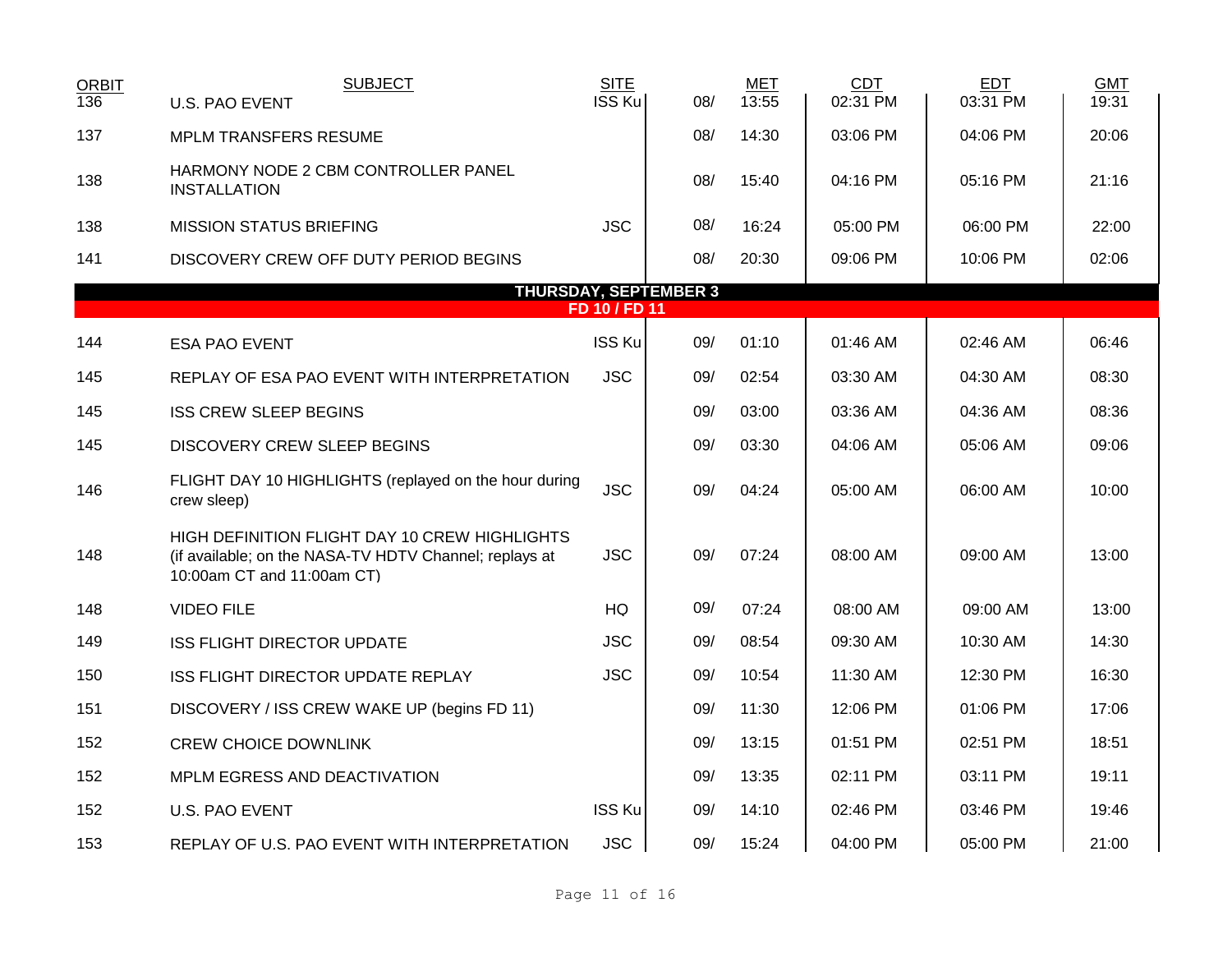| <b>ORBIT</b> | <b>SUBJECT</b>                                                                                                                        | <b>SITE</b> |     | <b>MET</b> | <b>CDT</b> | EDT      | <b>GMT</b> |  |  |  |  |  |
|--------------|---------------------------------------------------------------------------------------------------------------------------------------|-------------|-----|------------|------------|----------|------------|--|--|--|--|--|
| 155          | <b>SSRMS GRAPPLES MPLM</b>                                                                                                            |             | 09/ | 18:15      | 06:51 PM   | 07:51 PM | 23:51      |  |  |  |  |  |
| 156          | <b>SSRMS DEMATE MPLM FROM HARMONY</b>                                                                                                 |             | 09/ | 19:30      | 08:06 PM   | 09:06 PM | 01:06      |  |  |  |  |  |
| 157          | SSRMS BERTHS MPLM IN DISCOVERY'S PAYLOAD BAY                                                                                          |             | 09/ | 21:00      | 09:36 PM   | 10:36 PM | 02:36      |  |  |  |  |  |
| 157          | <b>MISSION STATUS BRIEFING</b>                                                                                                        | <b>JSC</b>  | 09/ | 21:24      | 10:00 PM   | 11:00 PM | 03:00      |  |  |  |  |  |
| 158          | FAREWELL AND HATCH CLOSURE                                                                                                            |             | 09/ | 22:30      | 11:06 PM   | 12:06 AM | 04:06      |  |  |  |  |  |
| 158          | RENDEZVOUS TOOL CHECKOUT                                                                                                              |             | 09/ | 22:50      | 11:26 PM   | 12:26 AM | 04:26      |  |  |  |  |  |
|              | <b>FRIDAY, SEPTEMBER 4</b><br>FD 11 / FD 12                                                                                           |             |     |            |            |          |            |  |  |  |  |  |
| 159          | CENTERLINE CAMERA INSTALLATION                                                                                                        |             | 09/ | 23:50      | 12:26 AM   | 01:26 AM | 05:26      |  |  |  |  |  |
|              |                                                                                                                                       |             |     |            |            |          |            |  |  |  |  |  |
| 160          | <b>ISS CREW SLEEP BEGINS</b>                                                                                                          |             | 10/ | 02:30      | 03:06 AM   | 04:06 AM | 08:06      |  |  |  |  |  |
| 161          | DISCOVERY CREW SLEEP BEGINS                                                                                                           |             | 10/ | 03:00      | 03:36 AM   | 04:36 AM | 08:36      |  |  |  |  |  |
| 161          | FLIGHT DAY 11 HIGHLIGHTS (replayed on the hour during<br>crew sleep)                                                                  | <b>JSC</b>  | 10/ | 03:24      | 04:00 AM   | 05:00 AM | 09:00      |  |  |  |  |  |
| 163          | HIGH DEFINITION FLIGHT DAY 11 CREW HIGHLIGHTS<br>(if available; on the NASA-TV HDTV Channel; replays at<br>10:00am CT and 11:00am CT) | <b>JSC</b>  | 10/ | 07:24      | 08:00 AM   | 09:00 AM | 13:00      |  |  |  |  |  |
| 164          | <b>VIDEO FILE</b>                                                                                                                     | HQ          | 10/ | 08:24      | 09:00 AM   | 10:00 AM | 14:00      |  |  |  |  |  |
| 165          | <b>ISS FLIGHT DIRECTOR UPDATE</b>                                                                                                     | <b>JSC</b>  | 10/ | 09:24      | 10:00 AM   | 11:00 AM | 15:00      |  |  |  |  |  |
| 165          | ISS FLIGHT DIRECTOR UPDATE REPLAY                                                                                                     | <b>JSC</b>  | 10/ | 10:24      | 11:00 AM   | 12:00 PM | 16:00      |  |  |  |  |  |
| 166          | DISCOVERY / ISS CREW WAKE UP (begins FD 12)                                                                                           |             | 10/ | 11:00      | 11:36 AM   | 12:36 PM | 16:36      |  |  |  |  |  |
| 169          | <b>DISCOVERY UNDOCKS FROM ISS</b>                                                                                                     |             | 10/ | 15:12      | 03:48 PM   | 04:48 PM | 20:48      |  |  |  |  |  |
| 169          | DISCOVERY FLYAROUND OF ISS BEGINS                                                                                                     |             | 10/ | 15:37      | 04:13 PM   | 05:13 PM | 21:13      |  |  |  |  |  |
| 170          | FINAL SEPARATION FROM ISS                                                                                                             |             | 10/ | 16:55      | 05:31 PM   | 06:31 PM | 22:31      |  |  |  |  |  |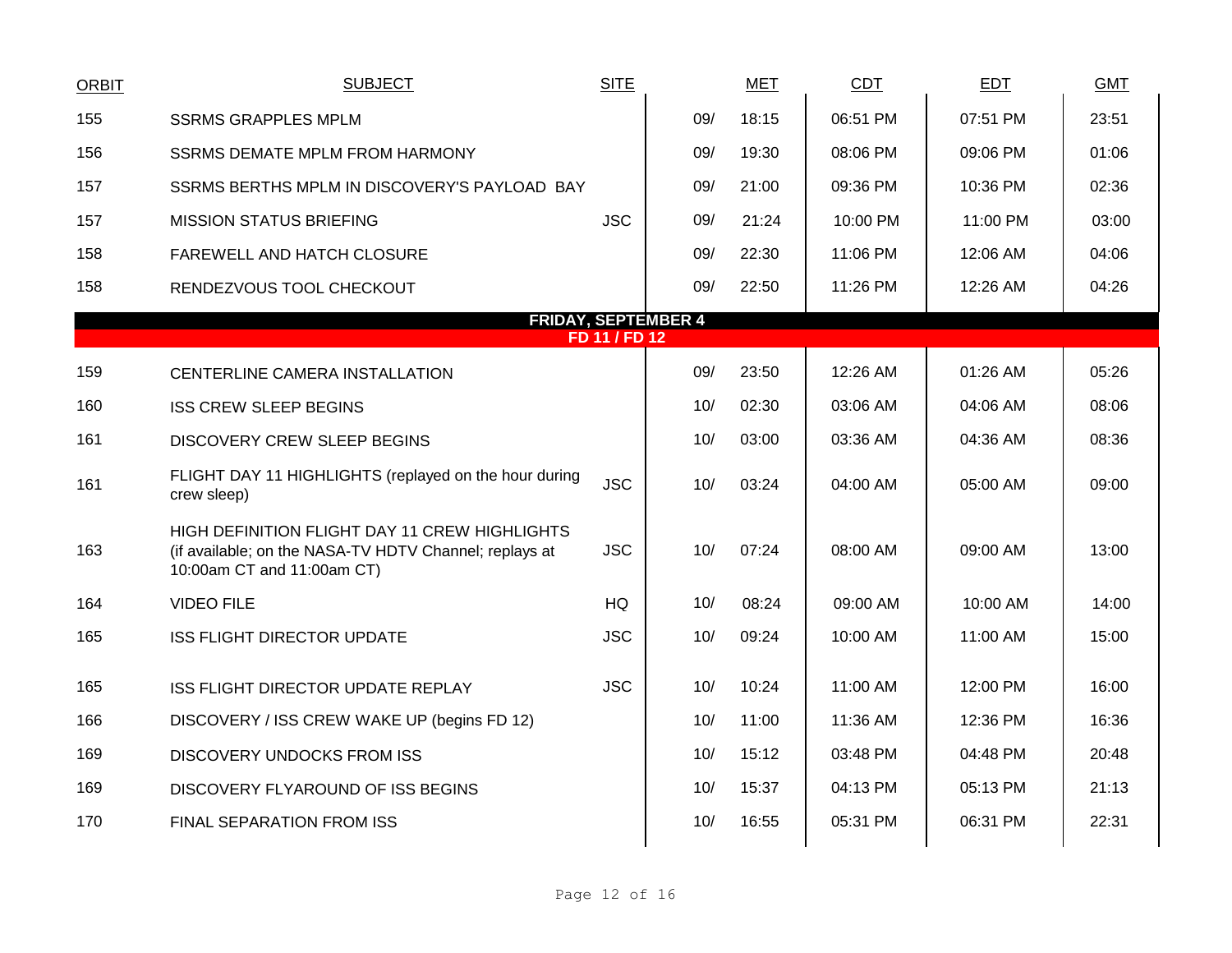| <b>ORBIT</b>                 | <b>SUBJECT</b>                                                                                                                       | <b>SITE</b>   |     | <b>MET</b> | <b>CDT</b> | <b>EDT</b> | <b>GMT</b> |  |  |
|------------------------------|--------------------------------------------------------------------------------------------------------------------------------------|---------------|-----|------------|------------|------------|------------|--|--|
| 171                          | RMS / OBSS LATE INSPECTION OF DISCOVERY'S TPS<br><b>BEGINS</b>                                                                       |               | 10/ | 18:45      | 07:21 PM   | 08:21 PM   | 00:21      |  |  |
| 172                          | <b>MISSION STATUS BRIEFING</b>                                                                                                       | <b>JSC</b>    | 10/ | 20:54      | 09:30 PM   | 10:30 PM   | 02:30      |  |  |
| 174                          | <b>OBSS BERTH</b>                                                                                                                    |               | 10/ | 23:00      | 11:36 PM   | 12:36 AM   | 04:36      |  |  |
| <b>SATURDAY, SEPTEMBER 5</b> |                                                                                                                                      |               |     |            |            |            |            |  |  |
| FD 12 / FD 13                |                                                                                                                                      |               |     |            |            |            |            |  |  |
| 174                          | SHUTTLE VTR PLAYBACK OF UNDOCKING                                                                                                    |               | 10/ | 23:50      | 12:26 AM   | $01:26$ AM | 05:26      |  |  |
| 176                          | DISCOVERY CREW SLEEP BEGINS                                                                                                          |               | 11/ | 02:30      | 03:06 AM   | 04:06 AM   | 08:06      |  |  |
| 177                          | FLIGHT DAY 12 HIGHLIGHTS (replayed on the hour during<br>crew sleep)                                                                 | <b>JSC</b>    | 11/ | 03:24      | 04:00 AM   | 05:00 AM   | 09:00      |  |  |
| 179                          | HIGH DEFINITION FLIGHT DAY 12 CREW HIGHLIGHTS<br>(if available; on the NASA-TV HDTV Channel; replays at<br>9:00am CT and 10:00am CT) | <b>JSC</b>    | 11/ | 07:24      | 08:00 AM   | 09:00 AM   | 13:00      |  |  |
| 181                          | DISCOVERY CREW WAKE UP (begins FD 13)                                                                                                |               | 11/ | 10:30      | 11:06 AM   | 12:06 PM   | 16:06      |  |  |
| 183                          | <b>CABIN STOWAGE BEGINS</b>                                                                                                          |               | 11/ | 13:40      | 02:16 PM   | 03:16 PM   | 19:16      |  |  |
| 184                          | POST MISSION MANAGEMENT TEAM BRIEFING                                                                                                | <b>JSC</b>    | 11/ | 13:54      | 02:30 PM   | 03:30 PM   | 19:30      |  |  |
| 184                          | <b>FCS CHECKOUT</b>                                                                                                                  |               | 11/ | 14:40      | 03:16 PM   | 04:16 PM   | 20:16      |  |  |
| 185                          | <b>RCS HOT-FIRE TEST</b>                                                                                                             |               | 11/ | 15:50      | 04:26 PM   | 05:26 PM   | 21:26      |  |  |
| 186                          | DISCOVERY U.S. PAO EVENT                                                                                                             | <b>TDRE</b>   | 11/ | 17:05      | 05:41 PM   | 06:41 PM   | 22:41      |  |  |
| 188                          | BOUNDARY LAYER TRANSITION / HYTHIRM BRIEFING                                                                                         | <b>JSC</b>    | 11/ | 20:24      | 09:00 PM   | 10:00 PM   | 02:00      |  |  |
| 188                          | KOPRA'S RECUMBENT SEAT SET UP                                                                                                        |               | 11/ | 21:10      | 09:46 PM   | 10:46 PM   | 02:46      |  |  |
| 188                          | <b>MISSION STATUS BRIEFING</b>                                                                                                       | <b>JSC</b>    | 11/ | 21:24      | 10:00 PM   | 11:00 PM   | 03:00      |  |  |
| 190                          | KU-BAND ANTENNA STOWAGE                                                                                                              |               | 11/ | 23:15      | 11:51 PM   | 12:51 AM   | 04:51      |  |  |
| <b>SUNDAY, SEPTEMBER 6</b>   |                                                                                                                                      |               |     |            |            |            |            |  |  |
|                              |                                                                                                                                      | FD 13 / FD 14 |     |            |            |            |            |  |  |
|                              |                                                                                                                                      |               |     |            |            |            |            |  |  |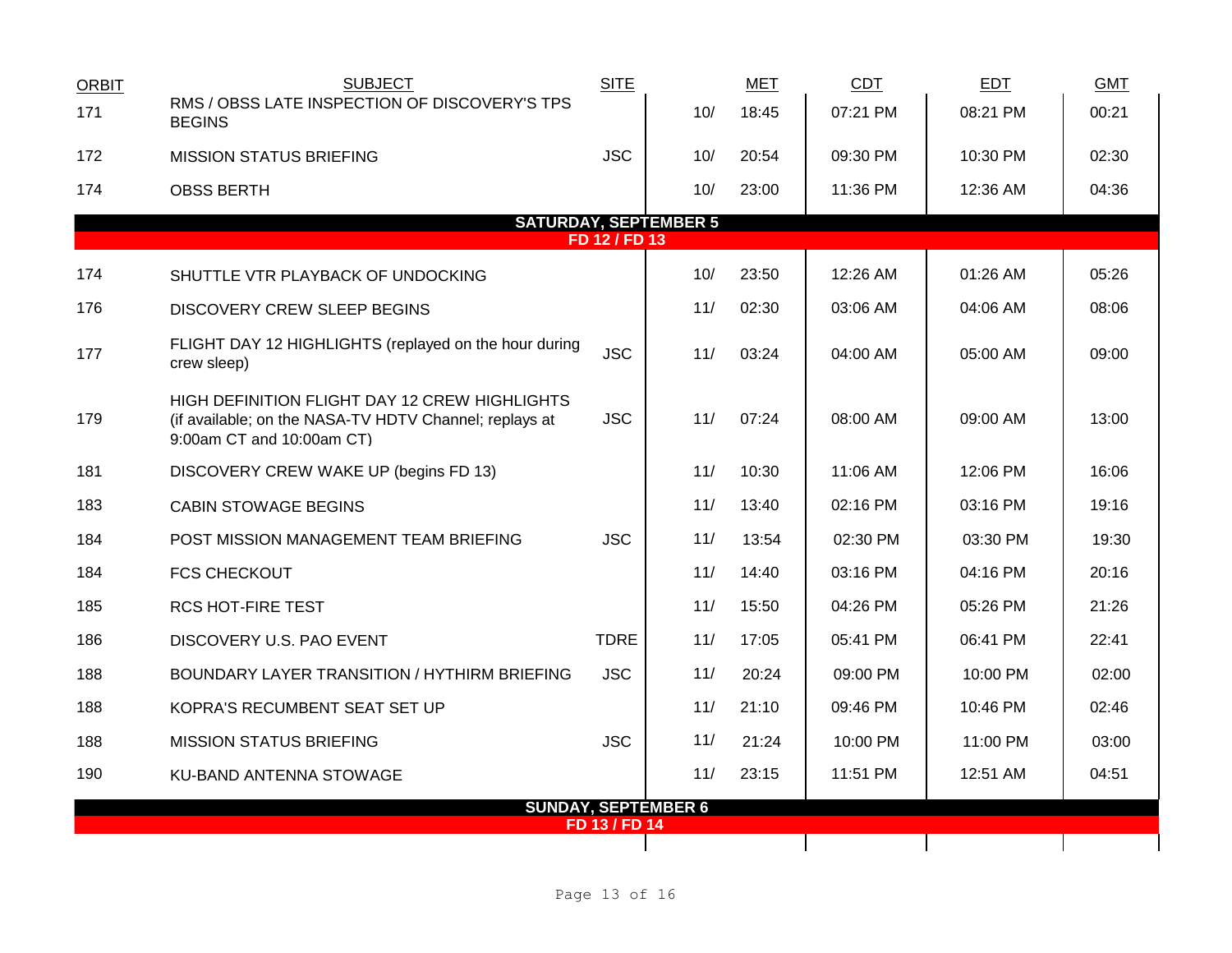| <b>ORBIT</b>     | <b>SUBJECT</b>                                                                                                                              | <b>SITE</b> |     | <b>MET</b> | <b>CDT</b>        | <b>EDT</b> | <b>GMT</b> |  |  |
|------------------|---------------------------------------------------------------------------------------------------------------------------------------------|-------------|-----|------------|-------------------|------------|------------|--|--|
| $\overline{192}$ | <b>DISCOVERY CREW SLEEP BEGINS</b>                                                                                                          |             | 12/ | 02:30      | 03:06 AM          | 04:06 AM   | 08:06      |  |  |
| 192              | FLIGHT DAY 13 HIGHLIGHTS (replayed on the hour during<br>crew sleep)                                                                        | <b>JSC</b>  | 12/ | 03:24      | 04:00 AM          | 05:00 AM   | 09:00      |  |  |
| 195              | <b>HIGH DEFINITION FLIGHT DAY 13 CREW HIGHLIGHTS</b><br>(if available; on the NASA-TV HDTV Channel; replays at<br>9:00am CT and 10:00am CT) | <b>JSC</b>  | 12/ | 07:24      | 08:00 AM          | 09:00 AM   | 13:00      |  |  |
| 197              | DISCOVERY CREW WAKE UP (begins FD 14)                                                                                                       |             | 12/ | 10:30      | 11:06 AM          | 12:06 PM   | 16:06      |  |  |
| 199              | DEORBIT PREPARATIONS BEGIN                                                                                                                  |             | 12/ | 14:00      | 02:36 PM          | 03:36 PM   | 19:36      |  |  |
| 200              | PAYLOAD BAY DOOR CLOSING                                                                                                                    |             | 12/ | 15:21      | 03:57 PM          | 04:57 PM   | 20:57      |  |  |
| 202              | <b>DEORBIT BURN</b>                                                                                                                         |             | 12/ | 18:01      | 06:37 PM          | 07:37 PM   | 23:37      |  |  |
| 203              | MILA C-BAND RADAR ACQUISITION OF DISCOVERY                                                                                                  |             | 12/ | 18:51      | 07:27 PM          | 08:27 PM   | 00:27      |  |  |
| 203              | <b>KSC LANDING</b>                                                                                                                          | <b>KSC</b>  | 12/ | 19:04      | 07:40 PM          | 08:40 PM   | 00:40      |  |  |
|                  | POST-LANDING NEWS CONFERENCE                                                                                                                | <b>KSC</b>  |     |            | NET L+2 HRS.      |            |            |  |  |
|                  | ENTRY FLIGHT CONTROL TEAM VIDEO REPLAY<br>(replayed after Post-Landing News Conference)                                                     | <b>JSC</b>  |     |            | $\sim$ L+3 HRS.   |            |            |  |  |
|                  | STS-128 MISSION HIGHLIGHTS VIDEO REPLAY<br>(replayed after Entry Flight Control Team Video)                                                 | <b>JSC</b>  |     |            | $\sim$ L+3.5 HRS. |            |            |  |  |
|                  |                                                                                                                                             |             |     |            |                   |            |            |  |  |
|                  |                                                                                                                                             |             |     |            |                   |            |            |  |  |
|                  |                                                                                                                                             |             |     |            |                   |            |            |  |  |

AMC: Americom Satellite<br>ARS: Air Revitalization Sy ARS: Air Revitalization System ATA: Ammonia Tank Assembly CBM: Common Berthing Mechanism CST: Central Standard Time CHECS: Crew Health Care System C.O.L.B.E.R.T. - Combined Operational Load Bearing External Resistance Treadmill Destiny: U.S. Laboratory on ISS EMU: Extravehicular Mobility Unit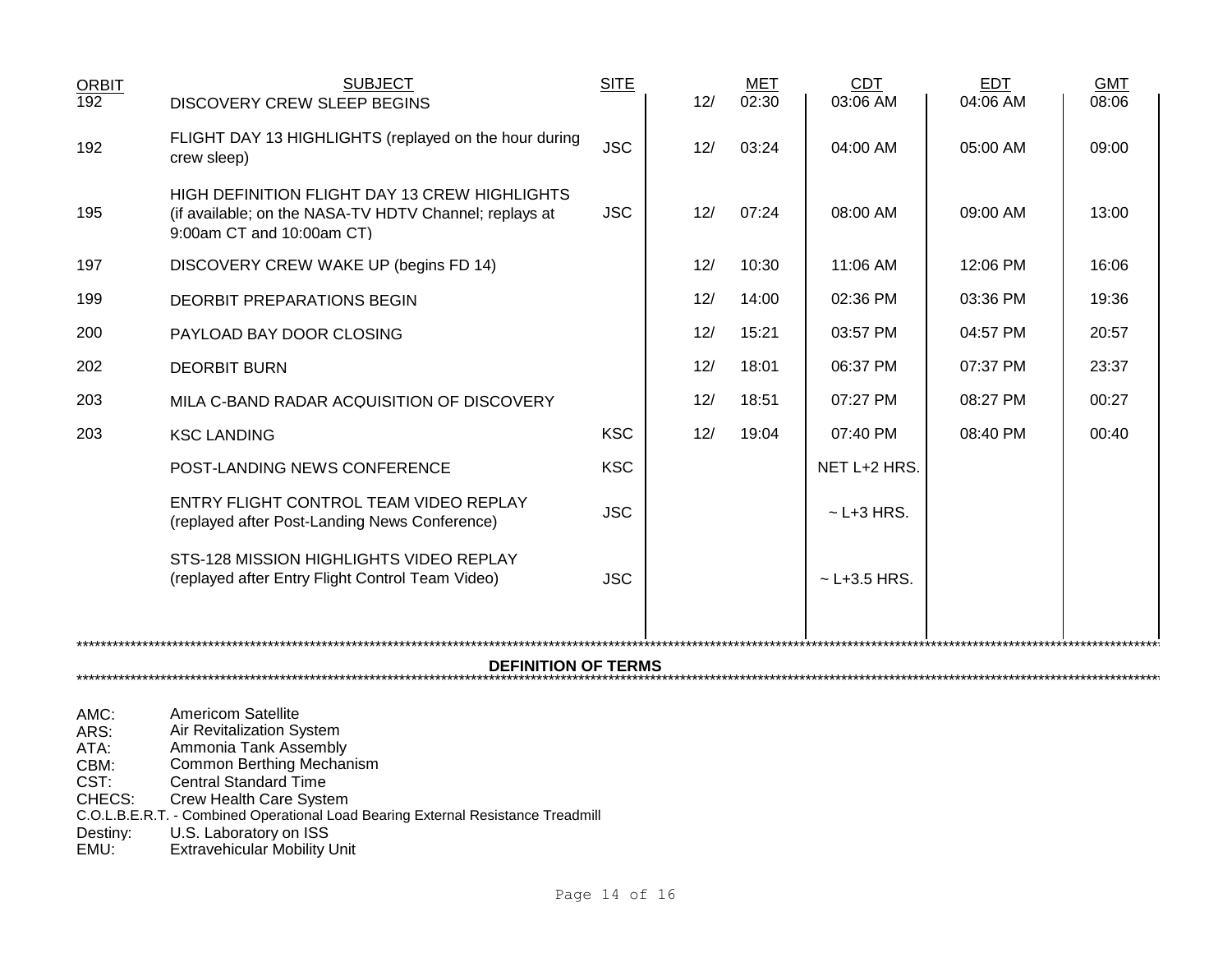| <b>ORBIT</b>  | <b>SUBJECT</b>                                                                                              | <b>SITE</b> | <b>MET</b> | CDT | EDT | <b>GMT</b> |
|---------------|-------------------------------------------------------------------------------------------------------------|-------------|------------|-----|-----|------------|
| EST:          | <b>Eastern Standard Time</b>                                                                                |             |            |     |     |            |
| EUTEF:        | European Technology Exposure Facility                                                                       |             |            |     |     |            |
| EVA:          | Extravehicular Activity                                                                                     |             |            |     |     |            |
| FCS:          | <b>Flight Control System</b>                                                                                |             |            |     |     |            |
| FD:           | <b>Flight Day</b>                                                                                           |             |            |     |     |            |
| FIR:          | <b>Fluids Integration Rack</b>                                                                              |             |            |     |     |            |
| GMT:          | <b>Greenwich Mean Time</b>                                                                                  |             |            |     |     |            |
| HARMONY:      | Node 2                                                                                                      |             |            |     |     |            |
| HD:           | <b>High Definition Television</b>                                                                           |             |            |     |     |            |
| HQ:           | <b>NASA Headquarters</b>                                                                                    |             |            |     |     |            |
| HYTHIRM:      | Hypersonic Thermodynamic Infrared Measurements                                                              |             |            |     |     |            |
| ISS:          | <b>International Space Station</b>                                                                          |             |            |     |     |            |
| JSC:          | Johnson Space Center                                                                                        |             |            |     |     |            |
| KSC:          | <b>Kennedy Space Center</b>                                                                                 |             |            |     |     |            |
| Ŀ.            | Launch or Landing time                                                                                      |             |            |     |     |            |
| LIMO:         | Live Interview Media Outlet channel                                                                         |             |            |     |     |            |
| LMC:          | Lightweight Mission Peculiar Equipment Support Structure Carrier                                            |             |            |     |     |            |
| MECO:         | Main Engine Cut-Off                                                                                         |             |            |     |     |            |
| MELFI:        | Minus Eighty-Degree Laboratory Freezer for ISS                                                              |             |            |     |     |            |
|               |                                                                                                             |             |            |     |     |            |
| MET:          | Mission Elapsed Time, which begins at the moment of launch and is read: DAYS/HOURS:MINUTES. LAUNCH=00/00:00 |             |            |     |     |            |
| <b>MILA</b>   | Merritt Island, Florida Tracking Station                                                                    |             |            |     |     |            |
| MISSE:        | Materials International Space Station Experiment                                                            |             |            |     |     |            |
| MMT:          | <b>Mission Management Team</b>                                                                              |             |            |     |     |            |
| <b>MPLM</b>   | Multi-Purpose Logistics Module                                                                              |             |            |     |     |            |
| MS:           | <b>Mission Specialist</b>                                                                                   |             |            |     |     |            |
| MSRR:         | Materials Science Research Rack                                                                             |             |            |     |     |            |
| NET:          | No Earlier Than                                                                                             |             |            |     |     |            |
| OBSS:         | Orbiter Boom Sensor System                                                                                  |             |            |     |     |            |
| ODS:          | <b>Orbiter Docking System</b>                                                                               |             |            |     |     |            |
| OMS:          | <b>Orbital Maneuvering System</b>                                                                           |             |            |     |     |            |
| PAO:          | Public Affairs office                                                                                       |             |            |     |     |            |
| PAS:          | Payload Attachment System                                                                                   |             |            |     |     |            |
| RCS:          | <b>Reaction Control System</b>                                                                              |             |            |     |     |            |
| RGA:          | Rate Gyro Assembly on ISS                                                                                   |             |            |     |     |            |
| RMS:          | Remote Manipulator System on Discovery                                                                      |             |            |     |     |            |
| RPCM:         | Remote Power Control Module                                                                                 |             |            |     |     |            |
| RPM:          | Rendezvous Pitch Maneuver                                                                                   |             |            |     |     |            |
| $S0$ :        | <b>Starboard Zero Truss Segment</b>                                                                         |             |            |     |     |            |
| $S1$ :        | <b>Starboard One Truss Segment</b>                                                                          |             |            |     |     |            |
| S3:           | <b>Starboard Three Truss Segment</b>                                                                        |             |            |     |     |            |
| <b>SSRMS:</b> | Space Station Remote Manipulator System (Canadarm2 ISS Robotic Arm)                                         |             |            |     |     |            |
| STS:          | Space Transportation System                                                                                 |             |            |     |     |            |
| TI:           | <b>Terminal Initiation Rendezvous Maneuver</b>                                                              |             |            |     |     |            |
| TDRE, W:      | Tracking and Data Relay Satellite, East and West Longitudes                                                 |             |            |     |     |            |